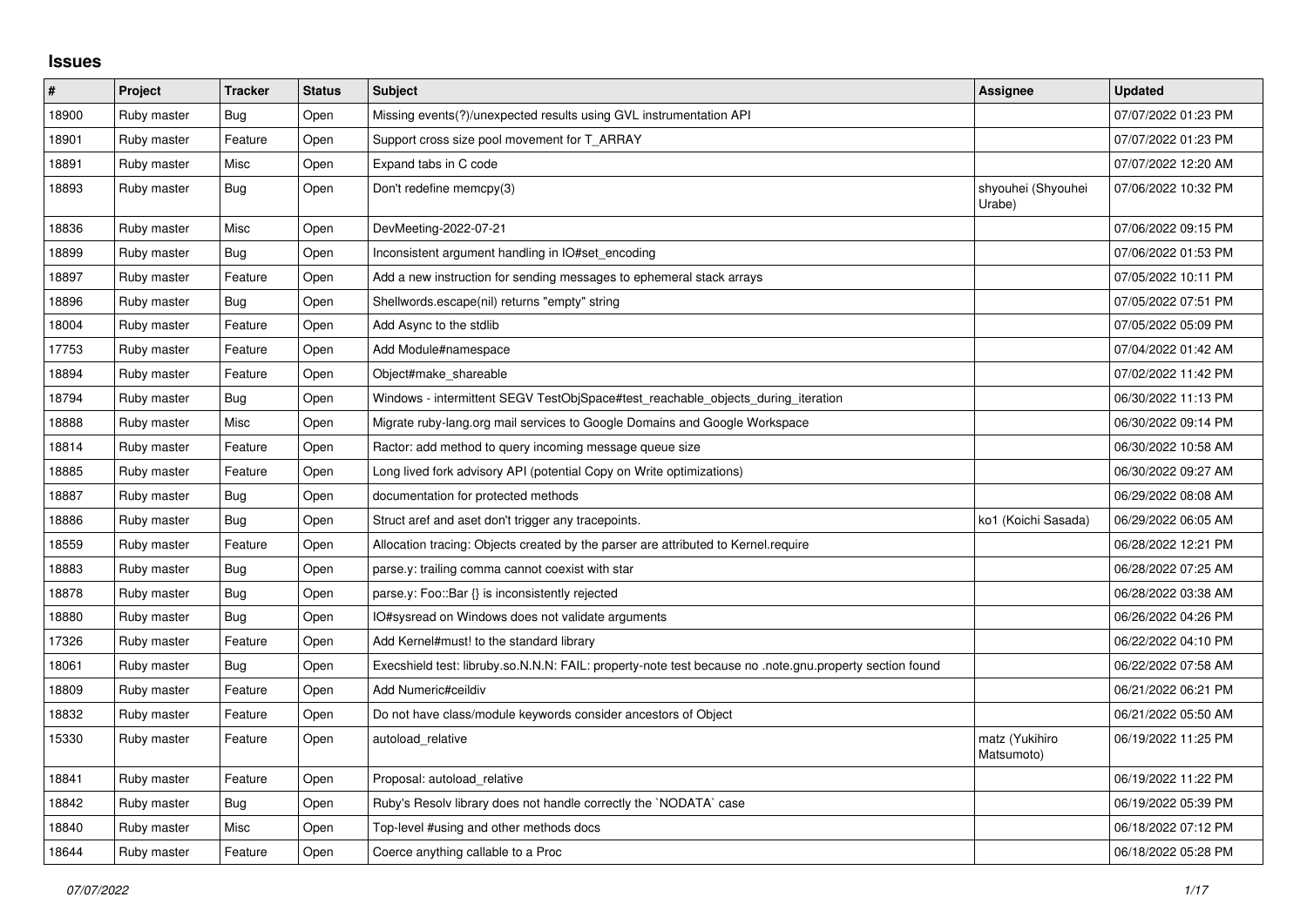| #     | Project     | <b>Tracker</b> | <b>Status</b> | Subject                                                                                                            | <b>Assignee</b>                   | <b>Updated</b>      |
|-------|-------------|----------------|---------------|--------------------------------------------------------------------------------------------------------------------|-----------------------------------|---------------------|
| 18831 | Ruby master | Feature        | Open          | Block argument to 'yield'                                                                                          |                                   | 06/18/2022 03:12 AM |
| 18767 | Ruby master | Bug            | Open          | IO.foreach hangs up when passes limit=0                                                                            |                                   | 06/18/2022 02:56 AM |
| 18159 | Ruby master | Feature        | Open          | Integrate functionality of dead_end gem into Ruby                                                                  | matz (Yukihiro<br>Matsumoto)      | 06/17/2022 02:06 PM |
| 18837 | Ruby master | Bug            | Open          | Not possible to evaluate expression with numbered parameters in it                                                 |                                   | 06/17/2022 12:48 PM |
| 18835 | Ruby master | Feature        | Open          | Add InstructionSequence#type method                                                                                |                                   | 06/16/2022 10:30 PM |
| 18826 | Ruby master | <b>Bug</b>     | Open          | Symbol#to_proc inconsistent, sometimes calls private methods                                                       |                                   | 06/16/2022 07:27 AM |
| 18281 | Ruby master | <b>Bug</b>     | Open          | Ruby 3.1.0: gem uninstall -alx fails to uninstall debug                                                            |                                   | 06/16/2022 01:08 AM |
| 17525 | Ruby master | Feature        | Open          | Implement Happy Eyeballs Version 2 (RFC8305) in Socket.tcp                                                         | Glass_saga (Masaki<br>Matsushita) | 06/16/2022 01:08 AM |
| 17472 | Ruby master | Feature        | Open          | HashWithIndifferentAccess like Hash extension                                                                      |                                   | 06/16/2022 01:08 AM |
| 17468 | Ruby master | Feature        | Open          | Deprecate RUBY_DEVEL                                                                                               |                                   | 06/16/2022 01:08 AM |
| 16476 | Ruby master | Feature        | Open          | Socket.getaddrinfo cannot be interrupted by Timeout.timeout                                                        | Glass_saga (Masaki<br>Matsushita) | 06/16/2022 01:08 AM |
| 16005 | Ruby master | Feature        | Open          | A variation of Time.iso8601 that can parse yyyy-MM-dd HH:mm:ss                                                     |                                   | 06/16/2022 01:08 AM |
| 16495 | Ruby master | Feature        | Open          | Inconsistent quotes in error messages                                                                              | matz (Yukihiro<br>Matsumoto)      | 06/15/2022 04:21 PM |
| 18780 | Ruby master | Bug            | Open          | Incorrect binding receiver for C API rb_eval_string()                                                              |                                   | 06/15/2022 12:14 AM |
| 18825 | Ruby master | Feature        | Open          | Specialized instruction for "array literal + `.hash`"                                                              |                                   | 06/14/2022 05:24 PM |
| 18816 | Ruby master | Bug            | Open          | Ractor segfaulting MacOS 12.4 (aarch64 / M1 processor)                                                             |                                   | 06/13/2022 01:46 PM |
| 17995 | Ruby master | Bug            | Open          | Slow down when mjit and Ractor are being used at same time                                                         | k0kubun (Takashi<br>Kokubun)      | 06/11/2022 04:02 AM |
| 18768 | Ruby master | Bug            | Open          | Inconsistent behavior of IO, StringIO and String each_line methods when return paragraph and chomp: true<br>passed |                                   | 06/10/2022 03:46 PM |
| 18822 | Ruby master | Feature        | Open          | Ruby lack a proper method to percent-encode strings for URIs (RFC 3986)                                            |                                   | 06/09/2022 02:42 PM |
| 18435 | Ruby master | Bug            | Open          | Calling `protected` on ancestor method changes result of `instance_methods(false)`                                 |                                   | 06/09/2022 10:23 AM |
| 16597 | Ruby master | Feature        | Open          | missing poll()                                                                                                     |                                   | 06/09/2022 09:14 AM |
| 18821 | Ruby master | Feature        | Open          | Expose Pattern Matching interfaces in core classes                                                                 |                                   | 06/09/2022 07:24 AM |
| 18657 | Ruby master | Bug            | Open          | IRB raises exception when stdout is a pipe                                                                         |                                   | 06/08/2022 03:34 PM |
| 18796 | Ruby master | Bug            | Open          | GC compaction gets stuck on Mac OS when a debugger is attached                                                     |                                   | 06/08/2022 08:25 AM |
| 18795 | Ruby master | <b>Bug</b>     | Open          | Verbose GC debug output with -DRGENGC_DEBUG=5 causes a crash                                                       |                                   | 06/08/2022 08:24 AM |
| 18818 | Ruby master | <b>Bug</b>     | Open          | SEGV (Fiber scheduler?)                                                                                            | ioquatix (Samuel<br>Williams)     | 06/06/2022 06:31 PM |
| 18770 | Ruby master | <b>Bug</b>     | Open          | Inconsistent behavior of IO/StringIO's each methods when called with nil as a separator, limit and chomp:<br>true  |                                   | 06/06/2022 05:38 PM |
| 16150 | Ruby master | Feature        | Open          | Add a way to request a frozen string from to_s                                                                     |                                   | 06/03/2022 04:42 PM |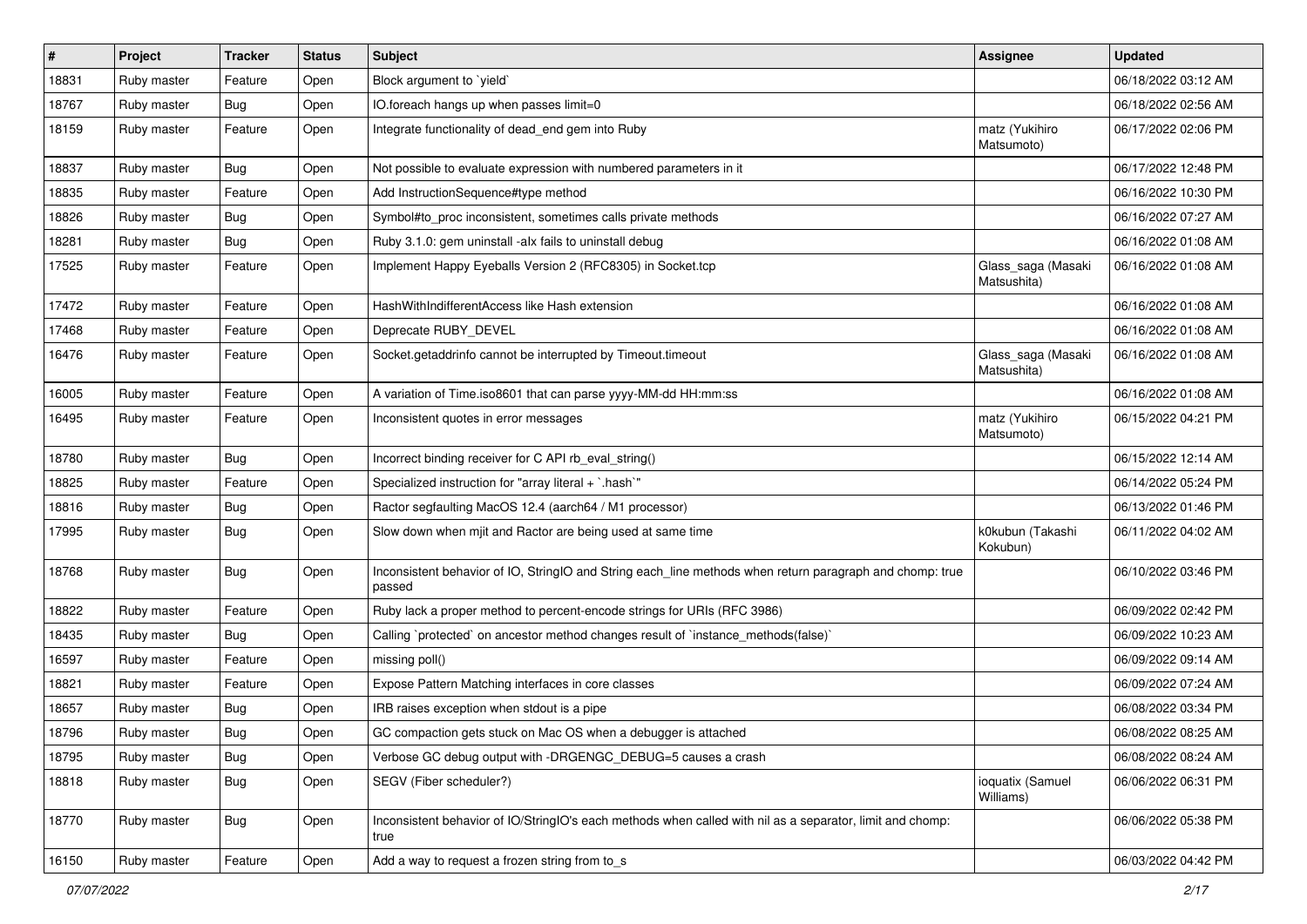| $\#$  | Project     | <b>Tracker</b> | <b>Status</b> | Subject                                                                               | <b>Assignee</b>               | <b>Updated</b>      |
|-------|-------------|----------------|---------------|---------------------------------------------------------------------------------------|-------------------------------|---------------------|
| 18815 | Ruby master | Feature        | Open          | instance_{eval,exec} vs Proc#>>                                                       |                               | 06/02/2022 05:17 PM |
| 18812 | Ruby master | Feature        | Open          | Add ability to trace exit locations for YJIT                                          |                               | 06/01/2022 02:42 PM |
| 18658 | Ruby master | Bug            | Open          | Need openssl 3 support for Ubuntu 22.04 (Ruby 2.7.x and 3.0.x)                        | rhenium (Kazuki<br>Yamaguchi) | 05/30/2022 08:06 PM |
| 18810 | Ruby master | Bug            | Open          | Make `Kernel#p` interruptable.                                                        | ioquatix (Samuel<br>Williams) | 05/30/2022 12:44 AM |
| 18608 | Ruby master | Bug            | Open          | 'require': cannot load such file -- ripper (LoadError) after 'make distclean'         |                               | 05/27/2022 04:10 AM |
| 18444 | Ruby master | <b>Bug</b>     | Open          | Trapped TSTP causes a locking deadlock in 3.0.3 onward                                |                               | 05/26/2022 10:29 PM |
| 18286 | Ruby master | Bug            | Open          | Universal arm64/x86_84 binary built on an x86_64 machine segfaults/is killed on arm64 |                               | 05/26/2022 09:45 PM |
| 18678 | Ruby master | Bug            | Open          | Crash on Mac - vm_call0_cfunc_with_frame                                              |                               | 05/26/2022 05:40 PM |
| 18805 | Ruby master | <b>Bug</b>     | Open          | IO::Buffer is inconsistent when returning a string from an empty buffer               |                               | 05/25/2022 12:45 PM |
| 14602 | Ruby master | Feature        | Open          | Version of dig that raises error if a key is not present                              |                               | 05/25/2022 12:02 PM |
| 18804 | Ruby master | Bug            | Open          | Invalid line number for putnil instruction                                            |                               | 05/25/2022 09:22 AM |
| 18799 | Ruby master | Bug            | Open          | Refinement#import_methods vs attr_reader                                              |                               | 05/25/2022 06:50 AM |
| 18798 | Ruby master | Feature        | Open          | 'UnboundMethod#==' with inherited classes                                             |                               | 05/25/2022 12:32 AM |
| 18761 | Ruby master | Misc           | Open          | provide an example wasm project                                                       | katei (Yuta Saito)            | 05/23/2022 11:01 AM |
| 18797 | Ruby master | <b>Bug</b>     | Open          | Third argument to Regexp.new is a bit broken                                          |                               | 05/23/2022 10:11 AM |
| 16829 | Ruby master | Bug            | Open          | Exceptions raised from within an enumerated method lose part of their stacktrace      |                               | 05/20/2022 07:25 PM |
| 18774 | Ruby master | Feature        | Open          | Add Queue#pop(timeout:)                                                               |                               | 05/20/2022 12:27 AM |
| 17996 | Ruby master | Bug            | Open          | Cygwin: thread + pipe behavior since Ruby 2.6                                         | cruby-cygwin                  | 05/19/2022 08:20 AM |
| 15334 | Ruby master | <b>Bug</b>     | Open          | child_info_fork::abort: address space needed by 'emoji_iso2022_kddi.so' on cygwin     | cruby-cygwin                  | 05/19/2022 08:20 AM |
| 15097 | Ruby master | <b>Bug</b>     | Open          | Gem install fails on Ruby 2.5.1 with Cygwin (get_dns_server_list undefined)           | cruby-cygwin                  | 05/19/2022 08:20 AM |
| 11840 | Ruby master | Bug            | Open          | Error with "make check" on Cygwin                                                     | cruby-cygwin                  | 05/19/2022 08:20 AM |
| 9409  | Ruby master | <b>Bug</b>     | Open          | Cygwin I "filesystem" I encoding IIIIIIIIIIII                                         | cruby-cygwin                  | 05/19/2022 08:20 AM |
| 18783 | Ruby master | Bug            | Open          | OptionParser should recognize "-" as an optional argument                             |                               | 05/19/2022 12:15 AM |
| 18782 | Ruby master | Bug            | Open          | Race conditions in autoload when loading the same feature with multiple threads.      |                               | 05/18/2022 09:22 PM |
| 18751 | Ruby master | <b>Bug</b>     | Open          | Regression on master for Method#== when comparing public with private method          |                               | 05/18/2022 01:27 AM |
| 18789 | Ruby master | <b>Bug</b>     | Open          | make test-bundled-gems failed after make install                                      |                               | 05/18/2022 01:01 AM |
| 18784 | Ruby master | Bug            | Open          | FileUtils.rm_f` and `FileUtils.rm_rf` should not mask exceptions                      |                               | 05/16/2022 09:04 AM |
| 17316 | Ruby master | Feature        | Open          | On memoization                                                                        |                               | 05/13/2022 11:32 AM |
| 18776 | Ruby master | Feature        | Open          | <b>Object Shapes</b>                                                                  |                               | 05/13/2022 01:11 AM |
| 18654 | Ruby master | Feature        | Open          | Enhancements to prettyprint                                                           | akr (Akira Tanaka)            | 05/12/2022 01:44 PM |
| 18642 | Ruby master | Feature        | Open          | Named ripper fields                                                                   |                               | 05/12/2022 01:37 PM |
| 18763 | Ruby master | Bug            | Open          | The configure option "--with-openssl-dir" has lower precedence than pkg-config        |                               | 05/11/2022 11:39 AM |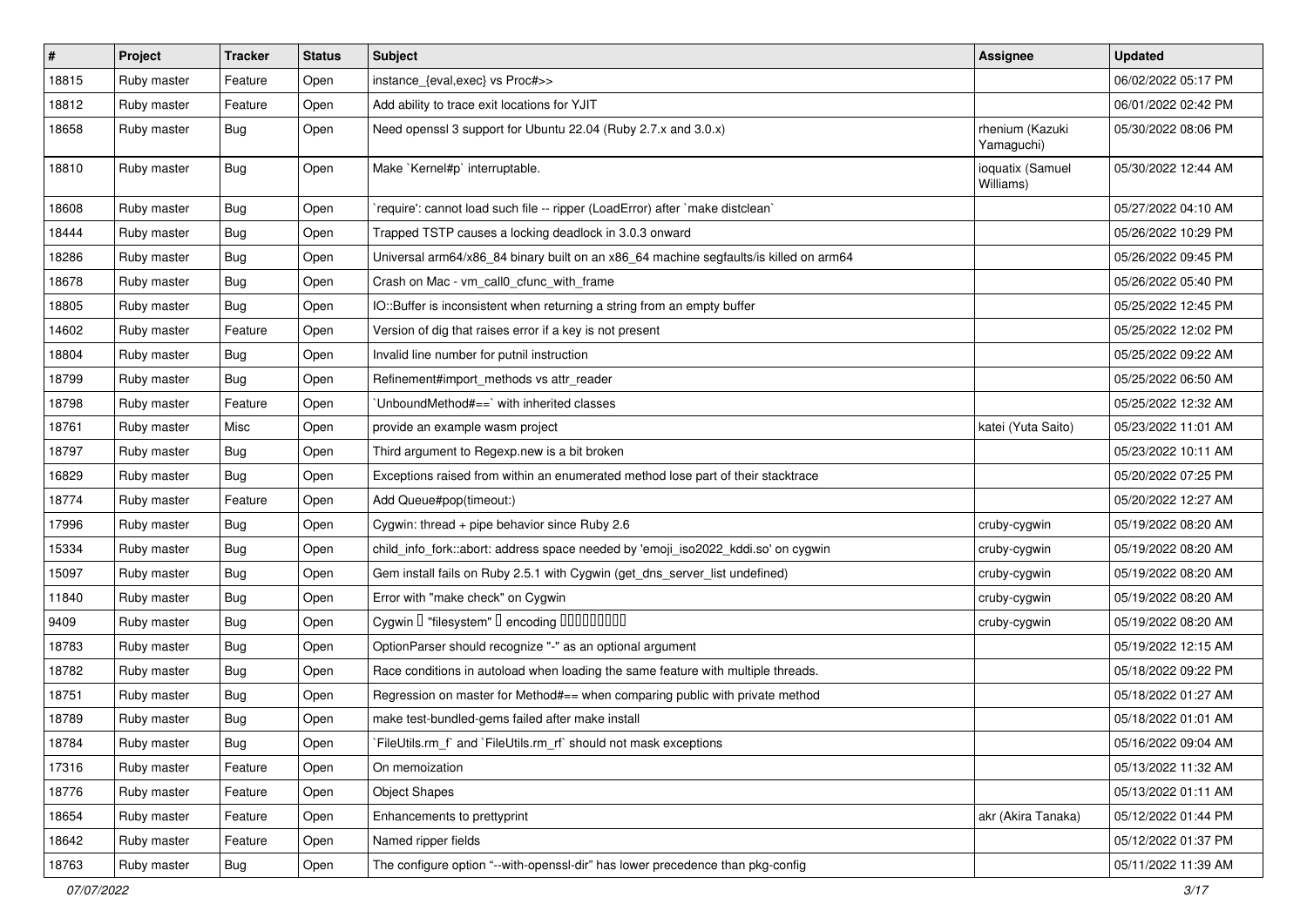| #     | Project     | <b>Tracker</b> | <b>Status</b> | Subject                                                                                              | <b>Assignee</b>              | <b>Updated</b>      |
|-------|-------------|----------------|---------------|------------------------------------------------------------------------------------------------------|------------------------------|---------------------|
| 18690 | Ruby master | Feature        | Open          | Allow `Kernel#then` to take arguments                                                                |                              | 05/10/2022 06:16 PM |
| 18764 | Ruby master | <b>Bug</b>     | Open          | Build Error when Using msys2-mingw64 and Ruby 3.2                                                    |                              | 05/10/2022 06:48 AM |
| 18384 | Ruby master | Feature        | Open          | Pattern Match Object                                                                                 |                              | 05/07/2022 06:01 PM |
| 18762 | Ruby master | Feature        | Open          | Add an Array#undigits that compliments Integer#digits                                                |                              | 05/03/2022 08:08 PM |
| 18760 | Ruby master | <b>Bug</b>     | Open          | Ractors vs "skynet" microbenchmark                                                                   |                              | 05/02/2022 11:36 PM |
| 18758 | Ruby master | <b>Bug</b>     | Open          | Ruby fails to build on M1 Mac when x86 Homebrew is installed                                         |                              | 04/28/2022 03:19 PM |
| 18759 | Ruby master | <b>Bug</b>     | Open          | snapshot-ruby_2_7: test failure on macos-12                                                          |                              | 04/28/2022 12:18 AM |
| 18757 | Ruby master | Feature        | Open          | Introduce %R percent literal for anchored regular expression patterns                                |                              | 04/27/2022 05:30 PM |
| 18740 | Ruby master | <b>Bug</b>     | Open          | Use of rightward assignment changes line number needed for line-targeted TracePoint                  |                              | 04/27/2022 09:56 AM |
| 18685 | Ruby master | Feature        | Open          | Enumerator.product: Cartesian product of enumerables                                                 |                              | 04/26/2022 07:02 AM |
| 18731 | Ruby master | <b>Bug</b>     | Open          | Parallel test-all sometimes does not run at all some tests                                           |                              | 04/23/2022 12:58 PM |
| 18737 | Ruby master | <b>Bug</b>     | Open          | Windows 'require' is case independent                                                                |                              | 04/22/2022 06:18 PM |
| 18683 | Ruby master | Feature        | Open          | Allow to create hashes with a specific capacity.                                                     |                              | 04/22/2022 02:34 PM |
| 18622 | Ruby master | <b>Bug</b>     | Open          | const_get still looks in Object, while lexical constant lookup no longer does                        |                              | 04/22/2022 11:26 AM |
| 18567 | Ruby master | <b>Bug</b>     | Open          | Depending on default gems in stdlib gems when not needed considered harmful                          | hsbt (Hiroshi<br>SHIBATA)    | 04/21/2022 04:45 PM |
| 18668 | Ruby master | Feature        | Open          | Merge `io-nonblock` gems into core                                                                   |                              | 04/21/2022 10:02 AM |
| 18630 | Ruby master | Feature        | Open          | Introduce general `IO#timeout` and `IO#timeout=`for all (non-)blocking operations.                   |                              | 04/21/2022 09:36 AM |
| 18743 | Ruby master | <b>Bug</b>     | Open          | Enumerator#next / peek re-use each others stacktraces                                                |                              | 04/19/2022 02:42 PM |
| 18726 | Ruby master | Misc           | Open          | CI Error on c99 and c2x                                                                              | shyouhei (Shyouhei<br>Urabe) | 04/19/2022 09:05 AM |
| 10548 | Ruby master | Feature        | Open          | remove callcc (Callcc is now going obsoleted. Please use Fiber.)                                     |                              | 04/18/2022 09:07 AM |
| 18738 | Ruby master | <b>Bug</b>     | Open          | IRB can't recognize heredoc after words                                                              |                              | 04/18/2022 12:00 AM |
| 18736 | Ruby master | Feature        | Open          | self-p for method chain                                                                              |                              | 04/15/2022 11:09 AM |
| 18733 | Ruby master | <b>Bug</b>     | Open          | Ruby GC problems cause performance issue with Ractor                                                 |                              | 04/15/2022 09:13 AM |
| 18725 | Ruby master | Misc           | Open          | IO#write and IO#wait_writable block for write pipe if read pipe is closed in other thread on OpenBSD |                              | 04/13/2022 11:20 PM |
| 17849 | Ruby master | Feature        | Open          | Fix Timeout timeout so that it can be used in threaded Web servers                                   | matz (Yukihiro<br>Matsumoto) | 04/10/2022 06:26 AM |
| 18686 | Ruby master | Bug            | Open          | Regexp supporting unexpected age properties in Ruby < 3.2                                            |                              | 04/08/2022 06:52 PM |
| 18455 | Ruby master | Bug            | Open          | IO#close` has poor performance and difficult to understand semantics.                                |                              | 04/04/2022 02:02 AM |
| 18675 | Ruby master | Feature        | Open          | Add new exception class for resolv timeouts                                                          |                              | 04/01/2022 11:22 PM |
| 16978 | Ruby master | Feature        | Open          | Ruby should not use realpath for FILE                                                                | nobu (Nobuyoshi<br>Nakada)   | 04/01/2022 11:30 AM |
| 18674 | Ruby master | <b>Bug</b>     | Open          | Build failure `make up` with WSL2                                                                    |                              | 04/01/2022 08:51 AM |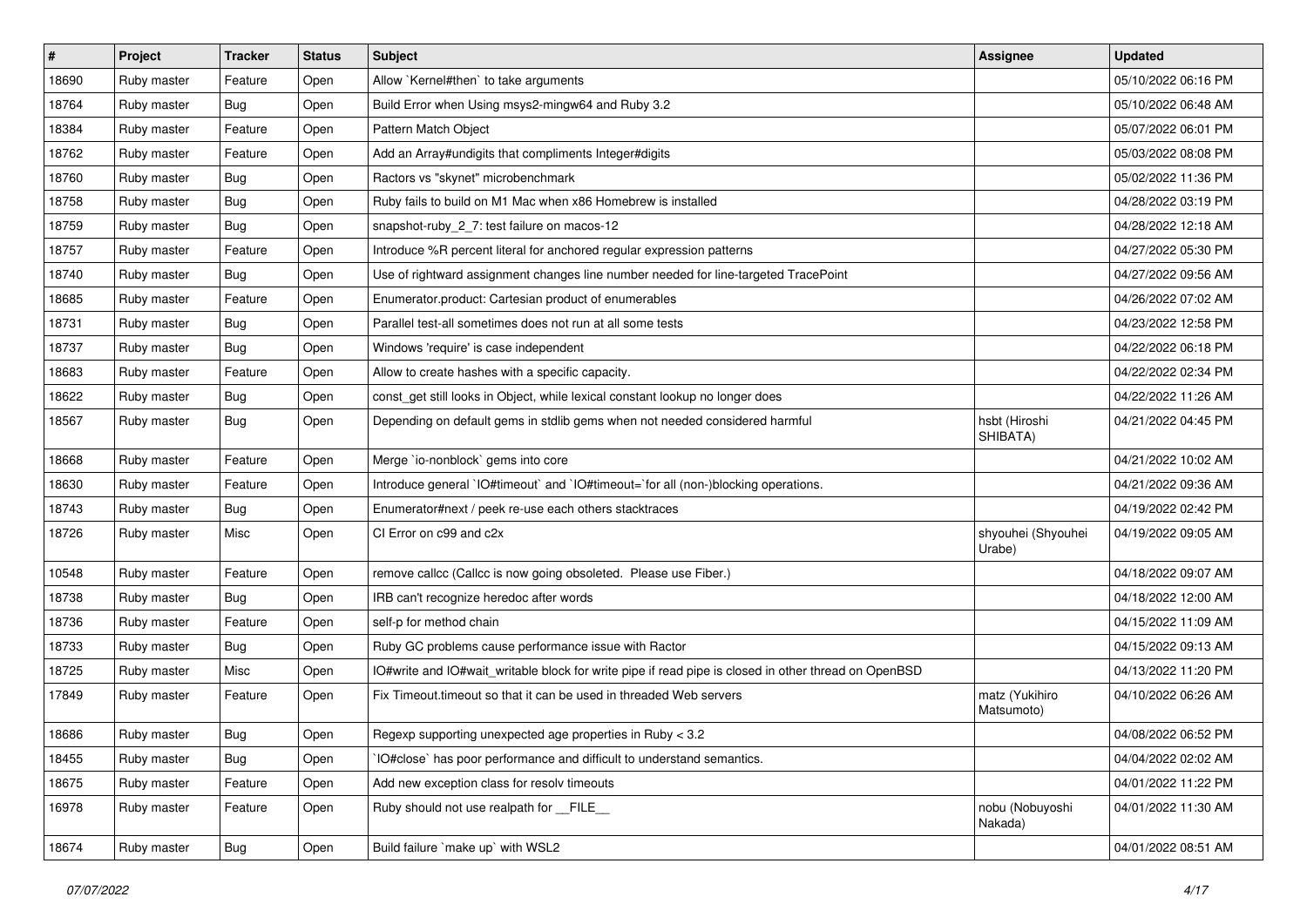| #     | Project     | <b>Tracker</b> | <b>Status</b> | Subject                                                                                                             | <b>Assignee</b>            | <b>Updated</b>      |
|-------|-------------|----------------|---------------|---------------------------------------------------------------------------------------------------------------------|----------------------------|---------------------|
| 18605 | Ruby master | <b>Bug</b>     | Open          | Fails to run on (newer) 32bit Windows with ucrt                                                                     |                            | 04/01/2022 07:52 AM |
| 18594 | Ruby master | Feature        | Open          | Add a #to_h method on URI::Generic                                                                                  |                            | 03/31/2022 01:18 PM |
| 18247 | Ruby master | <b>Bug</b>     | Open          | weird results for `Array#slice` or `Array#[]` with argument of type `Enumerator::ArithmeticSequence`                |                            | 03/30/2022 11:05 PM |
| 18396 | Ruby master | <b>Bug</b>     | Open          | An unexpected "hash value omission" syntax error when without parentheses call expr follows                         |                            | 03/29/2022 09:58 PM |
| 18666 | Ruby master | <b>Bug</b>     | Open          | No rule to make target 'yaml/yaml.h', needed by 'api.o'                                                             | hsbt (Hiroshi<br>SHIBATA)  | 03/29/2022 11:17 AM |
| 18661 | Ruby master | <b>Bug</b>     | Open          | Net::HTTP behavior changed between 2.6 and 3.1 on windows.                                                          |                            | 03/25/2022 01:57 PM |
| 18659 | Ruby master | Feature        | Open          | Create a Binding at the time of an exception and make it available to Rescue                                        |                            | 03/25/2022 10:55 AM |
| 18179 | Ruby master | Feature        | Open          | Add Math methods to Numeric                                                                                         |                            | 03/24/2022 02:54 PM |
| 18462 | Ruby master | Feature        | Open          | Proposal to merge WASI based WebAssembly support                                                                    |                            | 03/24/2022 03:05 AM |
| 18553 | Ruby master | <b>Bug</b>     | Open          | Memory leak on compiling method call with kwargs                                                                    | ko1 (Koichi Sasada)        | 03/23/2022 09:34 PM |
| 18651 | Ruby master | <b>Bug</b>     | Open          | oob access in CP51932 -> CP50220 transcoder                                                                         | akr (Akira Tanaka)         | 03/23/2022 01:17 PM |
| 18639 | Ruby master | Feature        | Open          | Update Unicode data to Unicode Version 15.0.0                                                                       | duerst (Martin Dürst)      | 03/22/2022 07:38 PM |
| 17548 | Ruby master | Feature        | Open          | Need simple way to include symlink directories in Dir.glob                                                          |                            | 03/21/2022 01:35 PM |
| 18640 | Ruby master | Feature        | Open          | default empty string argument for `String#sub` and `String#sub!`, e.g. `"hello".sub("I")`                           |                            | 03/19/2022 02:33 AM |
| 18647 | Ruby master | Feature        | Open          | Non-recursive option for iseq-targeted Tracepoints in ruby 2.6+                                                     |                            | 03/18/2022 09:41 AM |
| 18576 | Ruby master | Feature        | Open          | Rename `ASCII-8BIT` encoding to `BINARY`                                                                            |                            | 03/17/2022 03:06 PM |
| 18583 | Ruby master | Feature        | Open          | Pattern-matching: API for custom unpacking strategies?                                                              |                            | 03/17/2022 01:10 PM |
| 18614 | Ruby master | Bug            | Open          | Error (busy loop) in<br>TestGemCommandsSetupCommand#test_destdir_flag_does_not_try_to_write_to_the_default_gem_home | hsbt (Hiroshi<br>SHIBATA)  | 03/17/2022 01:03 AM |
| 15592 | Ruby master | Feature        | Open          | mode where "autoload" behaves like an immediate "require"                                                           |                            | 03/16/2022 09:58 AM |
| 18623 | Ruby master | Bug            | Open          | make runnable' does not work                                                                                        | nobu (Nobuyoshi<br>Nakada) | 03/16/2022 01:28 AM |
| 18617 | Ruby master | Feature        | Open          | Allow multiples keys in Hash#[] acting like Hash#dig                                                                |                            | 03/10/2022 01:36 PM |
| 18580 | Ruby master | <b>Bug</b>     | Open          | Range#include? inconsistency for beginless String ranges                                                            |                            | 03/09/2022 10:22 PM |
| 18616 | Ruby master | <b>Bug</b>     | Open          | Error with clang(1) on MacOS due to _declspec()                                                                     |                            | 03/09/2022 10:50 AM |
| 18476 | Ruby master | <b>Bug</b>     | Open          | Call to require stuck forever after receiving EAGAIN on writev when running with zeus                               |                            | 02/28/2022 02:55 PM |
| 18603 | Ruby master | Feature        | Open          | Allow syntax like obj.method(arg)=value                                                                             |                            | 02/27/2022 05:04 PM |
| 18597 | Ruby master | Feature        | Open          | Strings need a named method like 'dup' that doesn't duplicate if receiver is mutable                                |                            | 02/26/2022 11:56 PM |
| 18601 | Ruby master | <b>Bug</b>     | Open          | Invalid byte sequences in Big5 encodings                                                                            | duerst (Martin Dürst)      | 02/23/2022 07:59 AM |
| 18498 | Ruby master | Feature        | Open          | Introduce a public WeakKeysMap that compares by equality                                                            |                            | 02/20/2022 04:06 PM |
| 18593 | Ruby master | Feature        | Open          | Add back URI.escape                                                                                                 |                            | 02/18/2022 07:45 PM |
| 16989 | Ruby master | Feature        | Open          | Sets: need $\Psi$ <sup>[]</sup>                                                                                     | knu (Akinori MUSHA)        | 02/18/2022 02:57 AM |
| 18568 | Ruby master | Feature        | Open          | Explore lazy RubyGems boot to reduce need for --disable-gems                                                        |                            | 02/17/2022 07:15 AM |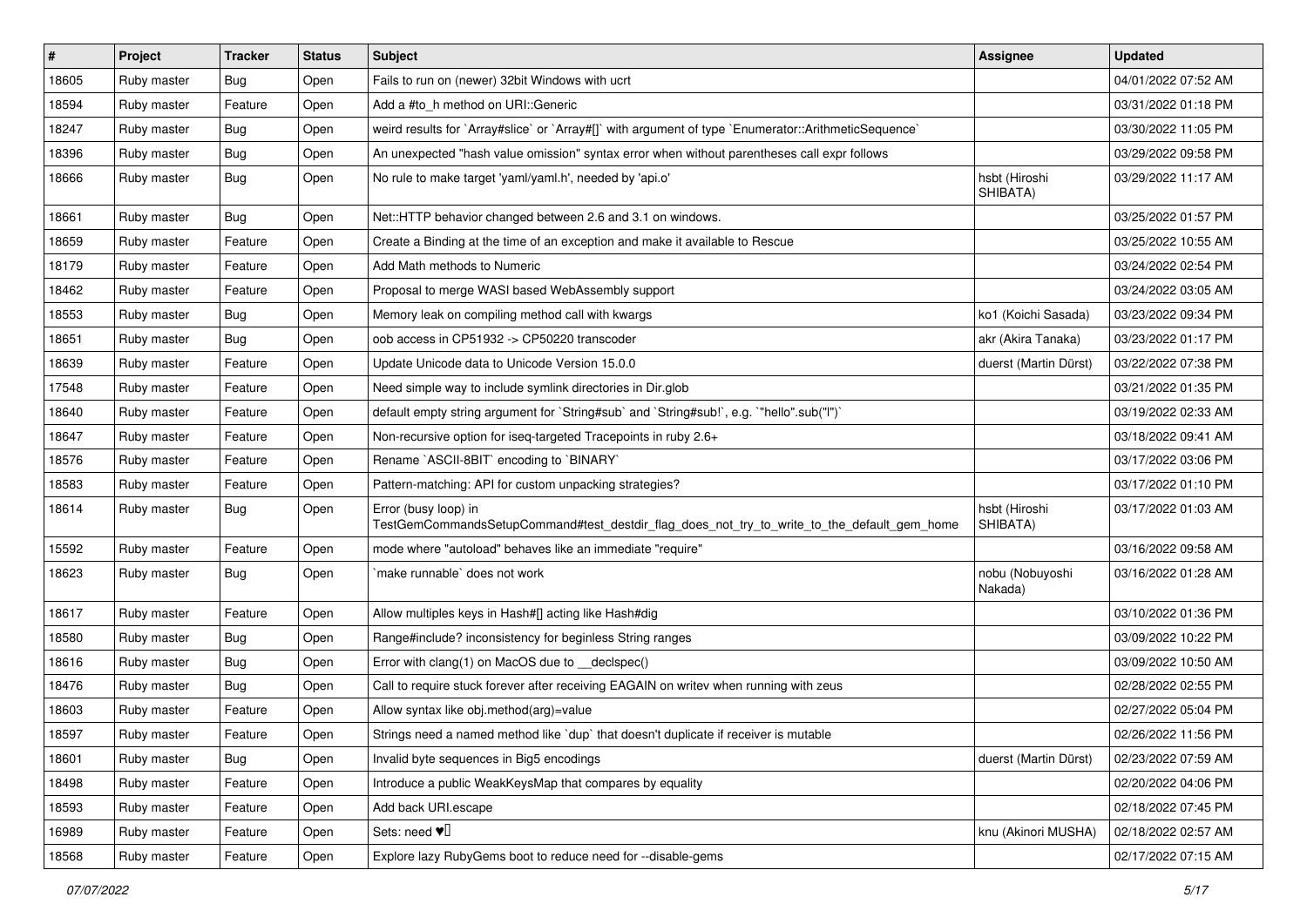| $\vert$ # | Project     | <b>Tracker</b> | <b>Status</b> | <b>Subject</b>                                                                                              | <b>Assignee</b>              | <b>Updated</b>      |
|-----------|-------------|----------------|---------------|-------------------------------------------------------------------------------------------------------------|------------------------------|---------------------|
| 18587     | Ruby master | Misc           | Open          | What was the reason behind Ruby choosing SipHash for Hash?                                                  |                              | 02/17/2022 12:02 AM |
| 18463     | Ruby master | Feature        | Open          | Random number generation with xoshiro                                                                       |                              | 02/13/2022 09:12 AM |
| 18257     | Ruby master | <b>Bug</b>     | Open          | rb mRubyVMFrozenCore is broken by GC run                                                                    |                              | 02/10/2022 12:36 PM |
| 18573     | Ruby master | Feature        | Open          | Object#pack1                                                                                                |                              | 02/08/2022 08:51 AM |
| 18438     | Ruby master | Feature        | Open          | Add `Exception#additional message` to show additional error information                                     |                              | 02/07/2022 02:55 AM |
| 18368     | Ruby master | Feature        | Open          | Range#step semantics for non-Numeric ranges                                                                 |                              | 02/02/2022 03:42 PM |
| 18564     | Ruby master | Feature        | Open          | Add Exception#detailed_message                                                                              | mame (Yusuke<br>Endoh)       | 02/01/2022 08:06 PM |
| 18402     | Ruby master | Feature        | Open          | Argument Labels                                                                                             |                              | 01/31/2022 06:14 PM |
| 18554     | Ruby master | Feature        | Open          | Move unicode_normalize to a default gem                                                                     |                              | 01/31/2022 05:51 PM |
| 17263     | Ruby master | <b>Bug</b>     | Open          | Fiber context switch degrades with number of fibers, limit on number of fibers                              |                              | 01/31/2022 02:47 PM |
| 11064     | Ruby master | Bug            | Open          | #singleton methods for objects with special singleton class returns an empty array                          |                              | 01/31/2022 05:02 AM |
| 18515     | Ruby master | Feature        | Open          | Add Range#reverse_each implementation for performance                                                       |                              | 01/31/2022 02:23 AM |
| 18285     | Ruby master | Feature        | Open          | NoMethodError#message uses a lot of CPU/is really expensive to call                                         |                              | 01/30/2022 12:45 PM |
| 18551     | Ruby master | Feature        | Open          | Make Range#reverse_each to raise an exception if endless                                                    |                              | 01/28/2022 11:13 PM |
| 18518     | Ruby master | <b>Bug</b>     | Open          | NoMemoryError + [FATAL] failed to allocate memory for twice 1 << large                                      |                              | 01/28/2022 01:40 PM |
| 18136     | Ruby master | Feature        | Open          | take while after                                                                                            |                              | 01/28/2022 06:23 AM |
| 18507     | Ruby master | <b>Bug</b>     | Open          | Incorrect target_os detection in configure script                                                           |                              | 01/25/2022 08:57 AM |
| 18181     | Ruby master | Feature        | Open          | Introduce Enumerable#min_with_value, max_with_value, and minmax_with_value                                  |                              | 01/25/2022 07:33 AM |
| 18510     | Ruby master | <b>Bug</b>     | Open          | Unexpected waiting for console when starting ruby on windows                                                |                              | 01/23/2022 02:53 PM |
| 16757     | Ruby master | Feature        | Open          | Add intersection to Range                                                                                   |                              | 01/22/2022 07:26 AM |
| 18506     | Ruby master | <b>Bug</b>     | Open          | make and make install rebuild items every time unnecessarily - sometimes causing races in parallel installs |                              | 01/21/2022 01:46 PM |
| 14394     | Ruby master | Feature        | Open          | Class.descendants                                                                                           | ko1 (Koichi Sasada)          | 01/20/2022 10:46 PM |
| 18429     | Ruby master | <b>Bug</b>     | Open          | Configure ruby-3.0.3 on Solaris 10 Unknown keyword 'URL' in './ruby.tmp.pc'                                 |                              | 01/18/2022 09:15 PM |
| 18494     | Ruby master | Feature        | Open          | [RFC] ENV["RUBY_GC_"]= changes GC parameters dynamically                                                    |                              | 01/17/2022 11:15 PM |
| 15559     | Ruby master | Feature        | Open          | Logical XOR (^^) operator                                                                                   |                              | 01/16/2022 03:20 AM |
| 16986     | Ruby master | Feature        | Open          | Anonymous Struct literal                                                                                    | matz (Yukihiro<br>Matsumoto) | 01/15/2022 04:57 PM |
| 18492     | Ruby master | Bug            | Open          | rb rescue2` inside `rb protect` segfaults on Windows                                                        |                              | 01/14/2022 03:17 PM |
| 18472     | Ruby master | Bug            | Open          | rb_w32_map_errno is not found on Ruby-3.1.0                                                                 |                              | 01/13/2022 09:59 AM |
| 18478     | Ruby master | Feature        | Open          | Module#constant pairs                                                                                       |                              | 01/11/2022 07:55 PM |
| 18477     | Ruby master | Feature        | Open          | Float#sqrt and Integer#sqrt                                                                                 |                              | 01/11/2022 07:34 PM |
| 18473     | Ruby master | <b>Bug</b>     | Open          | Raw data in Socket::Option#inspect on Amazon Linux 2                                                        |                              | 01/11/2022 02:13 PM |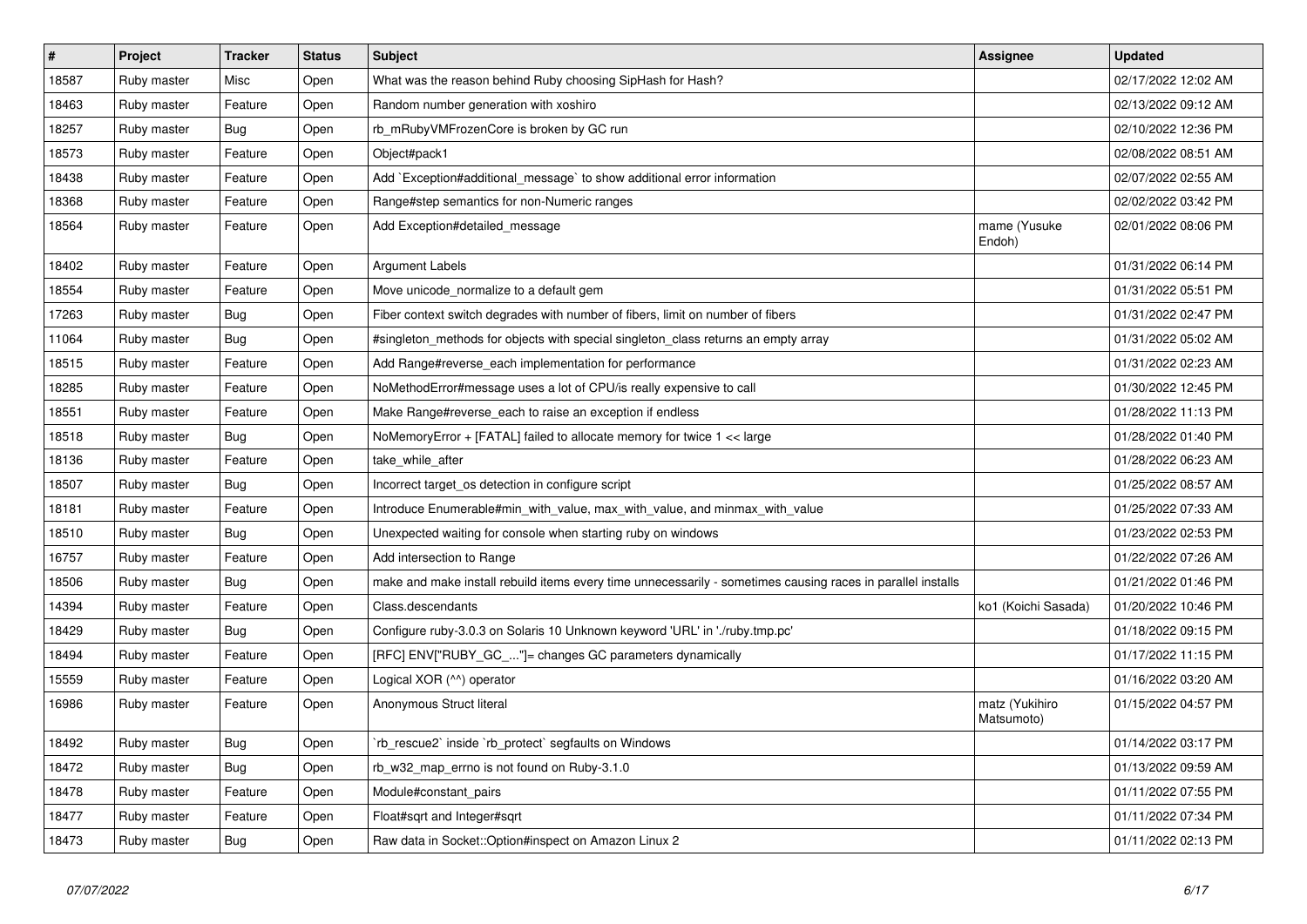| $\#$  | Project     | <b>Tracker</b> | <b>Status</b> | Subject                                                                           | Assignee                                | <b>Updated</b>      |
|-------|-------------|----------------|---------------|-----------------------------------------------------------------------------------|-----------------------------------------|---------------------|
| 18439 | Ruby master | Feature        | Open          | Support YJIT for VC++                                                             | maximecb (Maxime<br>Chevalier-Boisvert) | 01/10/2022 11:29 PM |
| 12125 | Ruby master | Feature        | Open          | Proposal: Shorthand operator for Object#method                                    |                                         | 01/07/2022 06:23 PM |
| 17473 | Ruby master | Feature        | Open          | Make Pathname to embedded class of Ruby                                           | akr (Akira Tanaka)                      | 01/07/2022 09:25 AM |
| 18277 | Ruby master | Bug            | Open          | buffer error (Zlib::BufError) in Zlib::Deflate#deflate when using MJIT            | k0kubun (Takashi<br>Kokubun)            | 01/05/2022 03:04 PM |
| 18454 | Ruby master | Bug            | Open          | YJIT slowing down key Discourse benchmarks                                        |                                         | 01/04/2022 08:45 AM |
| 18457 | Ruby master | Bug            | Open          | ruby 2.7.5 fiddle/types.rb use uint32_t but fiddle/cparser.rb lacks uint32_t      |                                         | 01/03/2022 01:00 PM |
| 18132 | Ruby master | Bug            | Open          | TODO: fix ccan/list thread safety                                                 |                                         | 01/02/2022 08:22 AM |
| 18456 | Ruby master | Bug            | Open          | rdoc non-determinism: module includes can be added once or twice to generated .ri |                                         | 01/01/2022 11:16 PM |
| 12901 | Ruby master | Feature        | Open          | Anonymous functions without scope lookup overhead                                 |                                         | 01/01/2022 12:30 PM |
| 14982 | Ruby master | Feature        | Open          | Improve namespace system in ruby to avoiding top-level names chaos                | matz (Yukihiro<br>Matsumoto)            | 12/31/2021 05:39 PM |
| 18440 | Ruby master | Feature        | Open          | YJIT is enabled if any YJIT tuning options are set                                |                                         | 12/30/2021 08:17 PM |
| 18376 | Ruby master | Feature        | Open          | Version comparison API                                                            |                                         | 12/30/2021 10:33 AM |
| 18332 | Ruby master | Feature        | Open          | a ? b                                                                             |                                         | 12/29/2021 04:38 AM |
| 18404 | Ruby master | Misc           | Open          | 3.1 documentation problems tracking ticket                                        |                                         | 12/24/2021 03:59 PM |
| 18423 | Ruby master | Feature        | Open          | Installing stable versions like 3.0.3 from source generates fatal error by make   |                                         | 12/23/2021 11:44 PM |
| 16817 | Ruby master | Feature        | Open          | attr_predicate or attr_query or attr_something for ? methods                      |                                         | 12/23/2021 11:44 PM |
| 16347 | Ruby master | Feature        | Open          | InmutableObject                                                                   |                                         | 12/23/2021 11:44 PM |
| 16118 | Ruby master | Feature        | Open          | Array .difference allow custom comparison                                         |                                         | 12/23/2021 11:44 PM |
| 15458 | Ruby master | Feature        | Open          | Automatic Exception#cause print in IRB                                            |                                         | 12/23/2021 11:44 PM |
| 15419 | Ruby master | Feature        | Open          | Allow Kernel#tap to be invoked with arguments like Kernel#send                    |                                         | 12/23/2021 11:43 PM |
| 15036 | Ruby master | Feature        | Open          | after upgrade when run apt upgrade metasploit                                     |                                         | 12/23/2021 11:43 PM |
| 14465 | Ruby master | Feature        | Open          | rename/alias and then obsolete UDPSocket::send                                    |                                         | 12/23/2021 11:43 PM |
| 14463 | Ruby master | Feature        | Open          | Allow comments to precede dots in member expressions                              |                                         | 12/23/2021 11:43 PM |
| 14449 | Ruby master | Feature        | Open          | error when trying to run rails s                                                  |                                         | 12/23/2021 11:43 PM |
| 12867 | Ruby master | Feature        | Open          | Add ability to check validity of a URL                                            |                                         | 12/23/2021 11:43 PM |
| 12057 | Ruby master | Feature        | Open          | Allow methods with `yield` to be called without a block                           |                                         | 12/23/2021 11:43 PM |
| 12021 | Ruby master | Feature        | Open          | Final instance variables                                                          |                                         | 12/23/2021 11:43 PM |
| 12019 | Ruby master | Feature        | Open          | Better low-level support for writing concurrent libraries                         | matz (Yukihiro<br>Matsumoto)            | 12/23/2021 11:43 PM |
| 11627 | Ruby master | Feature        | Open          | make `nonzero` an alias of `nonzero?`                                             | matz (Yukihiro<br>Matsumoto)            | 12/23/2021 11:43 PM |
| 11026 | Ruby master | Feature        | Open          | How atomic should dynamic regexp with "once" flag be?                             |                                         | 12/23/2021 11:43 PM |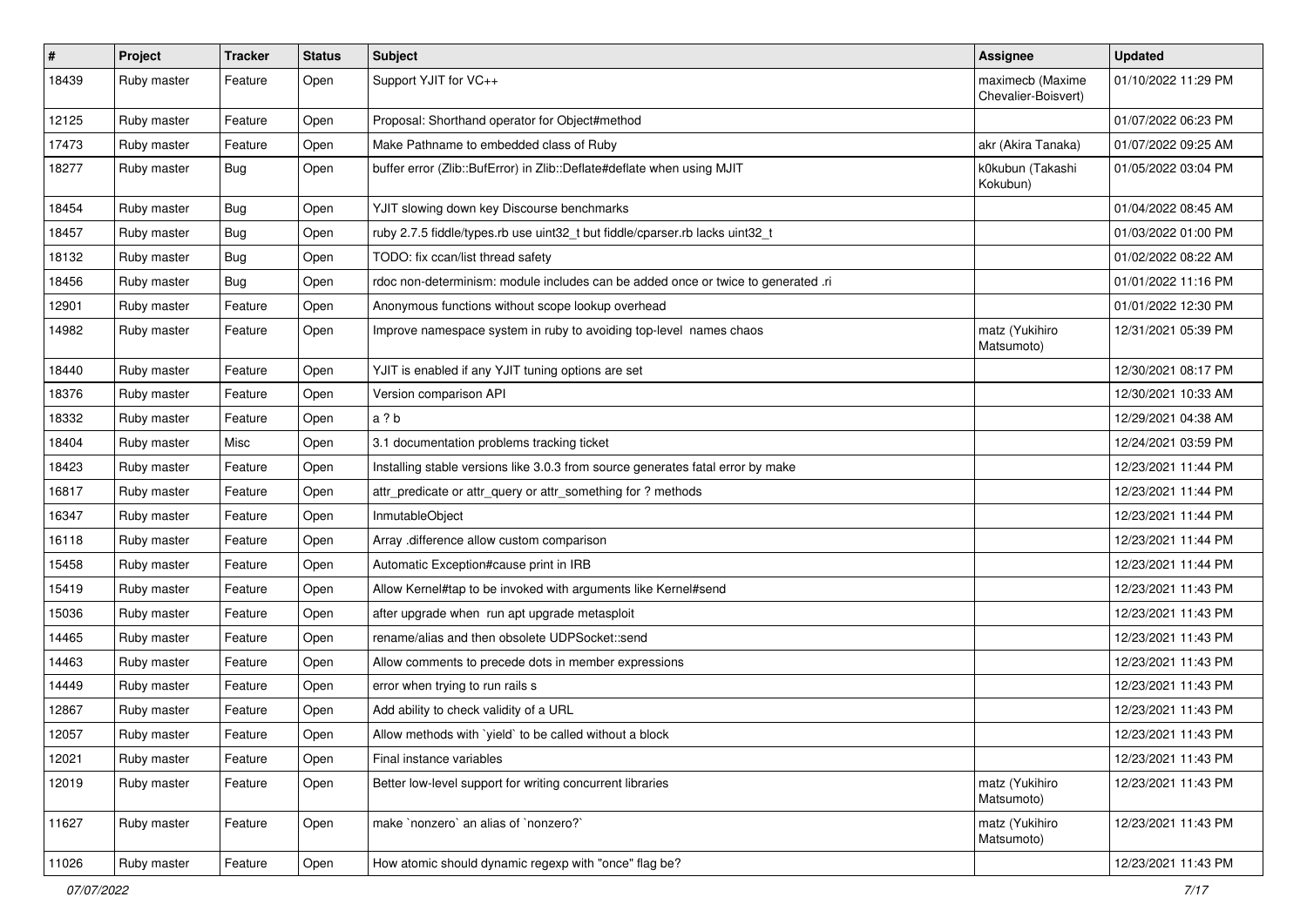| #     | Project     | <b>Tracker</b> | <b>Status</b> | Subject                                                                                                                                                                           | <b>Assignee</b> | <b>Updated</b>      |
|-------|-------------|----------------|---------------|-----------------------------------------------------------------------------------------------------------------------------------------------------------------------------------|-----------------|---------------------|
| 10829 | Ruby master | Feature        | Open          | Add to_proc method to the Array class                                                                                                                                             |                 | 12/23/2021 11:43 PM |
| 10634 | Ruby master | Feature        | Open          | <b>Baselining with Benchmark</b>                                                                                                                                                  |                 | 12/23/2021 11:43 PM |
| 10528 | Ruby master | Feature        | Open          | Allow line breaks instead of commas in arrays, hashes, argument lists, etc.                                                                                                       |                 | 12/23/2021 11:43 PM |
| 10477 | Ruby master | Feature        | Open          | Implicit interfaces                                                                                                                                                               |                 | 12/23/2021 11:43 PM |
| 10371 | Ruby master | Feature        | Open          | Use Thread#handle_interrupt in MonitorMixin                                                                                                                                       |                 | 12/23/2021 11:43 PM |
| 10273 | Ruby master | Feature        | Open          | Immutable Ruby                                                                                                                                                                    |                 | 12/23/2021 11:43 PM |
| 10217 | Ruby master | Feature        | Open          | Dir constructor similar to Pathname constructor                                                                                                                                   |                 | 12/23/2021 11:43 PM |
| 9947  | Ruby master | Feature        | Open          | Make `Object#send` and `Object#method` private                                                                                                                                    |                 | 12/23/2021 11:43 PM |
| 9941  | Ruby master | Feature        | Open          | Issue a warning when `module` or `class` keyword causes re-initialization of a constant that will become the<br>module/class name, instead of creating/reopening the module/class |                 | 12/23/2021 11:43 PM |
| 9804  | Ruby master | Feature        | Open          | File::CREATE as a synonym for File::CREAT                                                                                                                                         |                 | 12/23/2021 11:43 PM |
| 9686  | Ruby master | Feature        | Open          | Syntax for symbols used in hashes                                                                                                                                                 |                 | 12/23/2021 11:43 PM |
| 9402  | Ruby master | Feature        | Open          | A syntax to specify the default value of a hash                                                                                                                                   |                 | 12/23/2021 11:43 PM |
| 9401  | Ruby master | Feature        | Open          | Yet another syntax for literal anonymous functions (lambdas)                                                                                                                      |                 | 12/23/2021 11:43 PM |
| 8961  | Ruby master | Feature        | Open          | Synchronizable module to easily wrap methods in a mutex                                                                                                                           |                 | 12/23/2021 11:43 PM |
| 8947  | Ruby master | Feature        | Open          | make alias, alias_method, attr_* return name of the alias                                                                                                                         |                 | 12/23/2021 11:43 PM |
| 8896  | Ruby master | Feature        | Open          | #tap with missing block                                                                                                                                                           |                 | 12/23/2021 11:43 PM |
| 8848  | Ruby master | Feature        | Open          | Syntax for binary strings                                                                                                                                                         |                 | 12/23/2021 11:43 PM |
| 8751  | Ruby master | Feature        | Open          | Add offsets to method#source_location                                                                                                                                             |                 | 12/23/2021 11:43 PM |
| 8681  | Ruby master | Feature        | Open          | Net::HTTP should set TCP_NODELAY for requests with body                                                                                                                           |                 | 12/23/2021 11:43 PM |
| 8640  | Ruby master | Feature        | Open          | Add Time#elapsed to return nanoseconds since creation                                                                                                                             |                 | 12/23/2021 11:43 PM |
| 8635  | Ruby master | Feature        | Open          | attr accessor with default block                                                                                                                                                  |                 | 12/23/2021 11:43 PM |
| 8626  | Ruby master | Feature        | Open          | Add a Set coercion method to the standard lib: Set(possible_set)                                                                                                                  |                 | 12/23/2021 11:43 PM |
| 8619  | Ruby master | Feature        | Open          | <b>Standard Profiling API</b>                                                                                                                                                     |                 | 12/23/2021 11:43 PM |
| 8570  | Ruby master | Feature        | Open          | Better mechanisms to safely load classes concurrently                                                                                                                             |                 | 12/23/2021 11:43 PM |
| 8291  | Ruby master | Feature        | Open          | Allow retrieving the root Fiber of a Thread                                                                                                                                       |                 | 12/23/2021 11:43 PM |
| 8275  | Ruby master | Feature        | Open          | Add Module#public_const_get                                                                                                                                                       |                 | 12/23/2021 11:43 PM |
| 8259  | Ruby master | Feature        | Open          | Atomic attributes accessors                                                                                                                                                       |                 | 12/23/2021 11:43 PM |
| 8088  | Ruby master | Feature        | Open          | Method#parameters (and friends) should provide useful information about core methods                                                                                              |                 | 12/23/2021 11:43 PM |
| 7895  | Ruby master | Feature        | Open          | Exception#backtrace_locations to go with Thread#backtrace_locations and Kernel#caller_locations                                                                                   |                 | 12/23/2021 11:43 PM |
| 7845  | Ruby master | Feature        | Open          | Strip doesn't handle unicode space characters in ruby 1.9.2 & 1.9.3 (does in 1.9.1)                                                                                               |                 | 12/23/2021 11:43 PM |
| 7747  | Ruby master | Feature        | Open          | Expanded API for Binding semantics                                                                                                                                                |                 | 12/23/2021 11:43 PM |
| 8272  | Ruby master | Feature        | Open          | Transfer feature tracking to CommonRuby                                                                                                                                           |                 | 12/23/2021 11:40 PM |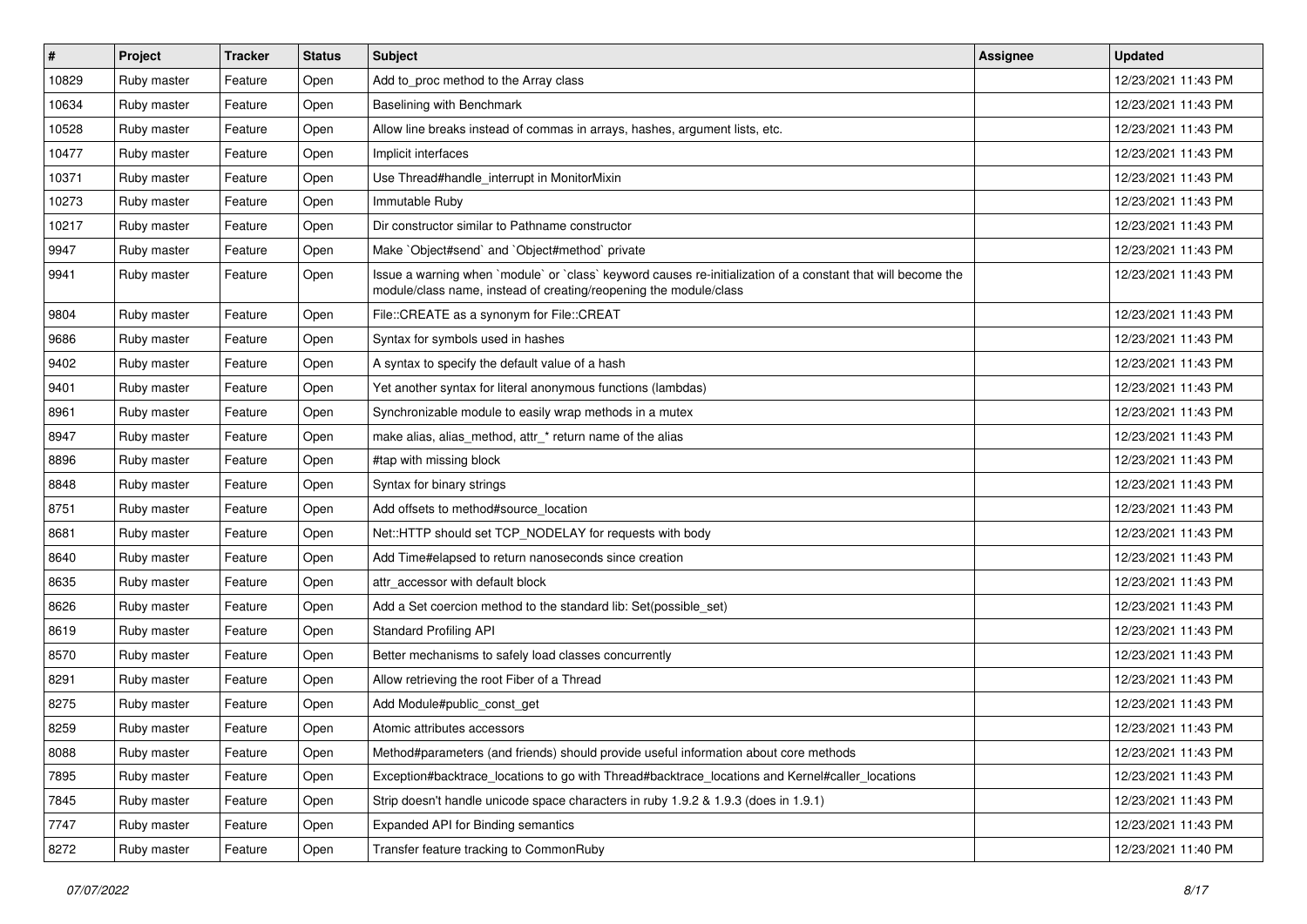| $\vert$ # | Project     | <b>Tracker</b> | <b>Status</b> | <b>Subject</b>                                                                                                                              | <b>Assignee</b>              | <b>Updated</b>      |
|-----------|-------------|----------------|---------------|---------------------------------------------------------------------------------------------------------------------------------------------|------------------------------|---------------------|
| 18411     | Ruby master | Feature        | Open          | Introduce `Fiber.blocking` for disabling scheduler.                                                                                         |                              | 12/23/2021 05:10 PM |
| 18420     | Ruby master | Misc           | Open          | Question about how to handle IO.pipe reader and writer when forking                                                                         |                              | 12/22/2021 12:04 AM |
| 18380     | Ruby master | <b>Bug</b>     | Open          | TestAddressResolve#test_socket_getnameinfo_domain_blocking test failures                                                                    |                              | 12/21/2021 04:22 PM |
| 18418     | Ruby master | Feature        | Open          | Add Net::HTTP#security level=                                                                                                               |                              | 12/19/2021 11:58 AM |
| 17785     | Ruby master | Feature        | Open          | Allow named parameters to be keywords                                                                                                       | matz (Yukihiro<br>Matsumoto) | 12/17/2021 06:10 PM |
| 18413     | Ruby master | Bug            | Open          | Segfault in `ripper/lexer.rb`                                                                                                               |                              | 12/17/2021 04:49 PM |
| 18412     | Ruby master | <b>Bug</b>     | Open          | Segfault in test_ractor.rb                                                                                                                  |                              | 12/17/2021 04:23 AM |
| 18410     | Ruby master | Feature        | Open          | Proposal to make inspect include underscores on numerics                                                                                    |                              | 12/16/2021 09:07 AM |
| 18296     | Ruby master | Feature        | Open          | Custom exception formatting should override `Exception#full_message`.                                                                       |                              | 12/15/2021 08:49 PM |
| 12084     | Ruby master | Feature        | Open          | Class#instance`                                                                                                                             |                              | 12/14/2021 08:52 PM |
| 15192     | Ruby master | Feature        | Open          | Introduce a new "shortcut assigning" syntax to convenient setup instance variables                                                          | matz (Yukihiro<br>Matsumoto) | 12/14/2021 06:42 PM |
| 17942     | Ruby master | Feature        | Open          | Add a `initialize(public @a, private @b)` shortcut syntax for defining public/private accessors for instance<br>vars as part of constructor |                              | 12/13/2021 12:43 AM |
| 18401     | Ruby master | Feature        | Open          | Rework `require_relative` to add the "current path" on `\$LOAD_PATH`                                                                        |                              | 12/09/2021 05:41 PM |
| 17799     | Ruby master | Bug            | Open          | Seg fault in rb_class_clear_method_cache                                                                                                    |                              | 12/09/2021 05:39 AM |
| 18395     | Ruby master | Feature        | Open          | Introduce Array#subtract! for performance                                                                                                   |                              | 12/08/2021 04:42 PM |
| 16920     | Ruby master | <b>Bug</b>     | Open          | TestThread#test_signal_at_join fails on aarch64                                                                                             |                              | 12/07/2021 02:17 PM |
| 18033     | Ruby master | Feature        | Open          | Time.new to parse a string                                                                                                                  |                              | 12/07/2021 02:15 PM |
| 18393     | Ruby master | <b>Bug</b>     | Open          | TestReadline#test interrupt in other thread fails on armv7hl                                                                                |                              | 12/07/2021 02:03 PM |
| 17047     | Ruby master | Feature        | Open          | Support parameters for MAIL FROM and RCPT TO                                                                                                |                              | 12/06/2021 08:16 PM |
| 18073     | Ruby master | Bug            | Open          | test/ruby/test_jit.rb: "error: invalid use of '__builtin_va_arg_pack ()" on Ruby 2.7.4 on gcc 4.8.5                                         |                              | 12/03/2021 03:04 PM |
| 18275     | Ruby master | Feature        | Open          | Add an option to define_method to not capture the surrounding environment                                                                   | ko1 (Koichi Sasada)          | 12/03/2021 02:34 PM |
| 18369     | Ruby master | Feature        | Open          | users.detect(:name, "Dorian") as shorthand for users.detect { $ user $ user.name == "Dorian" }                                              |                              | 12/03/2021 02:23 PM |
| 17502     | Ruby master | Misc           | Open          | C vs Ruby                                                                                                                                   | ko1 (Koichi Sasada)          | 12/02/2021 07:53 PM |
| 18379     | Ruby master | <b>Bug</b>     | Open          | [CI] Windows mingw/ucrt - test-all timeout failures                                                                                         |                              | 12/02/2021 02:23 AM |
| 18352     | Ruby master | Misc           | Open          | What is the Hash#grep expected?                                                                                                             |                              | 11/28/2021 10:39 PM |
| 6733      | Ruby master | Feature        | Open          | New inspect framework                                                                                                                       |                              | 11/24/2021 05:06 AM |
| 18360     | Ruby master | Feature        | Open          | PrettyPrint enhancements                                                                                                                    |                              | 11/24/2021 12:15 AM |
| 18359     | Ruby master | <b>Bug</b>     | Open          | [Windows MinGW] warning Please include winsock2.h before windows.h                                                                          |                              | 11/23/2021 05:07 PM |
| 18357     | Ruby master | Feature        | Open          | Proposal: stop raising when block passed to IO#each * closes the IO                                                                         |                              | 11/22/2021 09:03 PM |
| 18262     | Ruby master | Feature        | Open          | Enumerator::Lazy#partition                                                                                                                  |                              | 11/20/2021 10:17 AM |
| 16252     | Ruby master | Feature        | Open          | Hash#partition should return hashes                                                                                                         |                              | 11/18/2021 03:54 PM |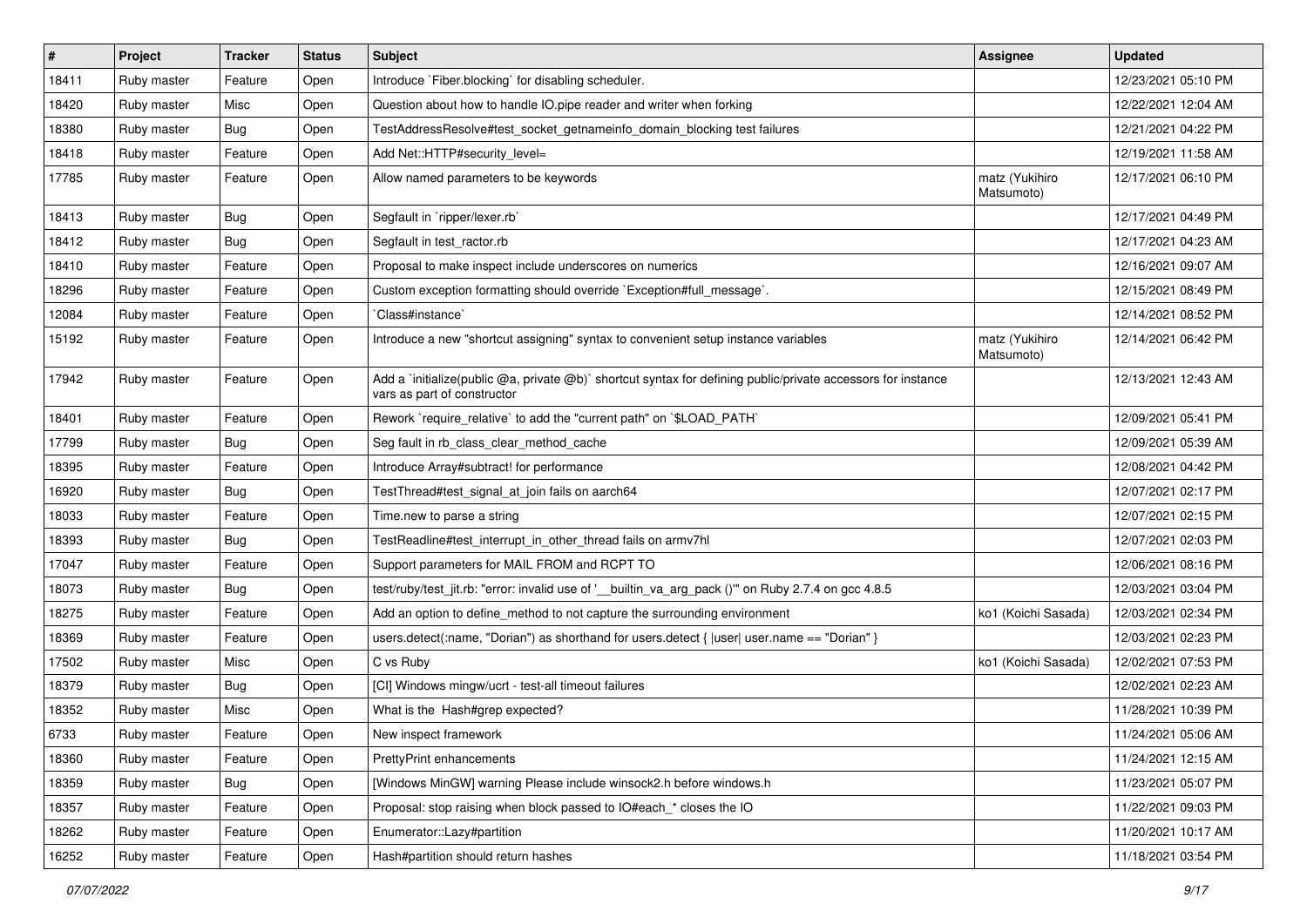| $\pmb{\#}$ | Project     | <b>Tracker</b> | <b>Status</b> | <b>Subject</b>                                                                                                                                                        | <b>Assignee</b>               | <b>Updated</b>      |
|------------|-------------|----------------|---------------|-----------------------------------------------------------------------------------------------------------------------------------------------------------------------|-------------------------------|---------------------|
| 18334      | Ruby master | Feature        | Open          | ENV#to_h returns a new Hash object but Hash#to_h does not, which can cause inconsistencies                                                                            |                               | 11/17/2021 05:46 PM |
| 18338      | Ruby master | Bug            | Open          | Encoding default external = $Encoding::UTF 16BE$ may add a wrongly-encoded string to<br><b>\$LOADED FEATURES</b>                                                      |                               | 11/15/2021 07:32 AM |
| 18331      | Ruby master | Feature        | Open          | Kernel.#Time                                                                                                                                                          |                               | 11/13/2021 12:41 PM |
| 18269      | Ruby master | <b>Bug</b>     | Open          | trace_opt_not and trace_opt_regexpmatch2 insns are indistinguishable                                                                                                  |                               | 11/12/2021 07:44 AM |
| 18035      | Ruby master | Feature        | Open          | Introduce general model/semantic for immutable by default.                                                                                                            |                               | 11/09/2021 04:47 PM |
| 18127      | Ruby master | Feature        | Open          | Ractor-local version of Singleton                                                                                                                                     |                               | 11/09/2021 02:45 PM |
| 18291      | Ruby master | Feature        | Open          | When use $=\sim$ with named group, if regex is on the right side, variable not defined.                                                                               |                               | 11/06/2021 12:36 PM |
| 15667      | Ruby master | Feature        | Open          | Introduce malloc_trim(0) in full gc cycles                                                                                                                            |                               | 11/01/2021 07:32 AM |
| 18137      | Ruby master | Feature        | Open          | A new method to check Proc is isolated or not                                                                                                                         |                               | 10/27/2021 07:30 AM |
| 18255      | Ruby master | <b>Bug</b>     | Open          | ioctl zeroes the last buffer byte                                                                                                                                     |                               | 10/25/2021 08:13 AM |
| 18265      | Ruby master | Feature        | Open          | Self-contained one-binary feature which discuss on ruby kaigi 2021 day 2, $\Box$ Ruby Committers vs the World /<br>CRuby Committers                                   |                               | 10/24/2021 04:11 PM |
| 18083      | Ruby master | Feature        | Open          | Capture error in ensure block.                                                                                                                                        |                               | 10/21/2021 01:00 PM |
| 18259      | Ruby master | Feature        | Open          | Support quarter spec %q in Time#strftime                                                                                                                              |                               | 10/21/2021 12:15 PM |
| 18258      | Ruby master | <b>Bug</b>     | Open          | Ractor shareable? can be slow and mutates internal object flags.                                                                                                      | ko1 (Koichi Sasada)           | 10/21/2021 08:58 AM |
| 18256      | Ruby master | Feature        | Open          | Change the canonical name of Thread::Mutex, Thread::Queue, Thread::SizedQueue and<br>Thread::ConditionVariable to just Mutex, Queue, SizedQueue and ConditionVariable |                               | 10/20/2021 10:59 PM |
| 17146      | Ruby master | Bug            | Open          | Queue operations are allowed after it is frozen                                                                                                                       |                               | 10/20/2021 08:32 PM |
| 17774      | Ruby master | Bug            | Open          | Quantified empty group causes regex to fail                                                                                                                           |                               | 10/13/2021 04:43 PM |
| 18248      | Ruby master | Misc           | Open          | <b>Add Feature Triaging Guide</b>                                                                                                                                     |                               | 10/12/2021 03:21 PM |
| 18242      | Ruby master | Feature        | Open          | Parser makes multiple assignment sad in confusing way                                                                                                                 |                               | 10/09/2021 07:58 AM |
| 10416      | Ruby master | Bug            | Open          | Create mechanism for updating of Unicode data files downstreams when we want                                                                                          | nobu (Nobuyoshi<br>Nakada)    | 10/08/2021 06:40 AM |
| 18228      | Ruby master | Feature        | Open          | Add a 'timeout' option to 'IO.copy stream'                                                                                                                            |                               | 10/01/2021 05:10 AM |
| 18227      | Ruby master | Feature        | Open          | Static class initialization.                                                                                                                                          | ioquatix (Samuel<br>Williams) | 09/29/2021 09:21 PM |
| 18194      | Ruby master | Feature        | Open          | No easy way to format exception messages per thread/fiber scheduler context.                                                                                          | mame (Yusuke<br>Endoh)        | 09/29/2021 10:10 AM |
| 18186      | Ruby master | <b>Bug</b>     | Open          | SEGV with system command - MinGW?                                                                                                                                     |                               | 09/22/2021 03:20 PM |
| 18151      | Ruby master | Feature        | Open          | Incorrect Resolv result when DNS server is unreachable                                                                                                                |                               | 09/18/2021 12:22 AM |
| 18168      | Ruby master | Feature        | Open          | Add ActiveSupport deep_transform_values to Ruby                                                                                                                       |                               | 09/15/2021 05:29 AM |
| 18119      | Ruby master | Bug            | Open          | Ractor crashes when instantiating classes                                                                                                                             | ko1 (Koichi Sasada)           | 09/14/2021 01:42 AM |
| 17624      | Ruby master | Bug            | Open          | Ractor.receive is not thread-safe                                                                                                                                     | ko1 (Koichi Sasada)           | 09/14/2021 01:40 AM |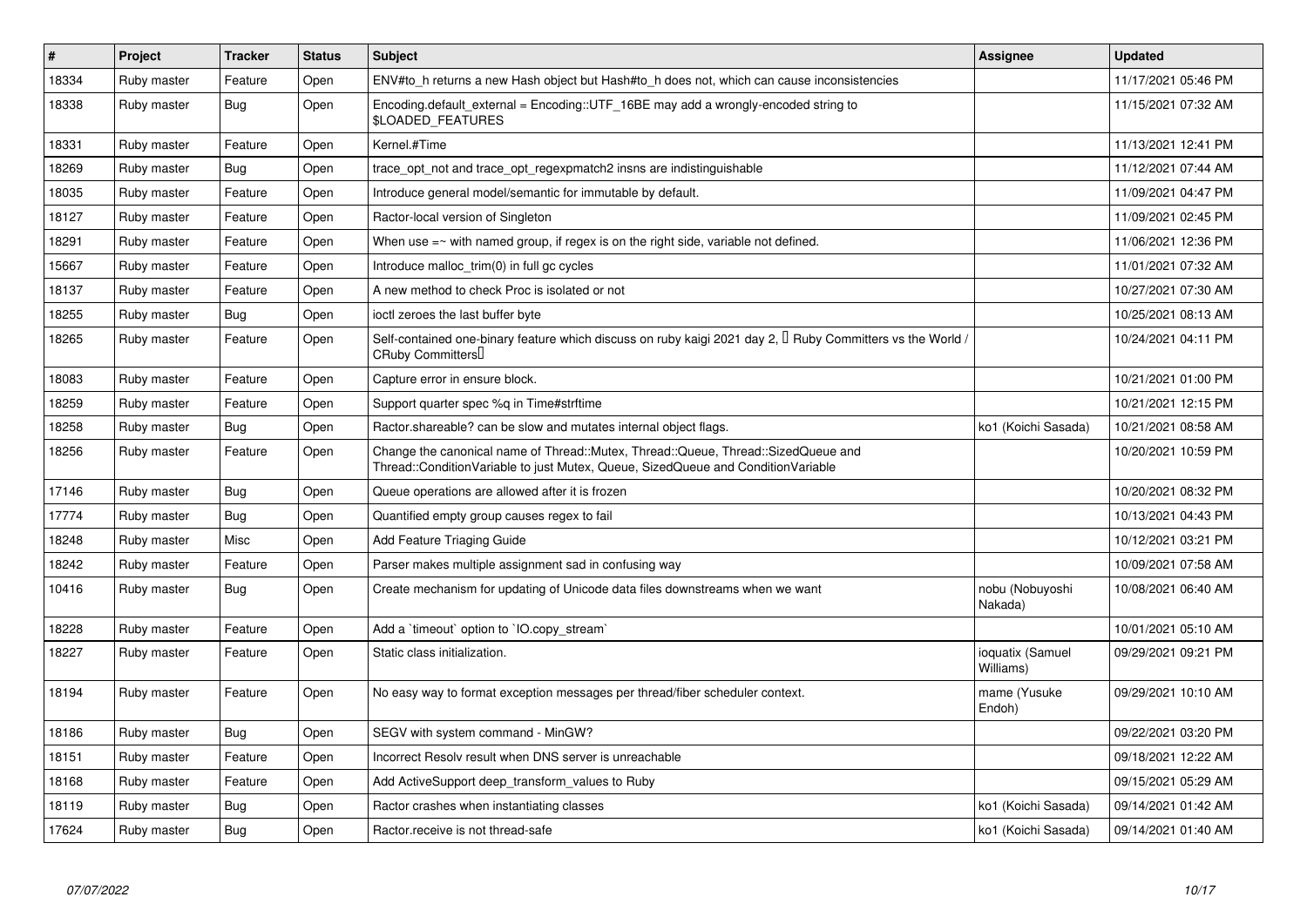| $\sharp$ | Project     | <b>Tracker</b> | <b>Status</b> | Subject                                                                                                                           | <b>Assignee</b>               | <b>Updated</b>      |
|----------|-------------|----------------|---------------|-----------------------------------------------------------------------------------------------------------------------------------|-------------------------------|---------------------|
| 17617    | Ruby master | Bug            | Open          | When a Ractor's incoming port is closed, Ractor.receive_if does not raise Ractor::ClosedError, but instead<br>blocks indefinitely | ko1 (Koichi Sasada)           | 09/14/2021 01:40 AM |
| 17878    | Ruby master | Bug            | Open          | bootstraptest/test_ractor.rb:224 a random failing test with "The outgoing-port is already closed<br>(Ractor::ClosedError)"        |                               | 09/13/2021 01:10 PM |
| 18162    | Ruby master | Feature        | Open          | Shorthand method Proc#isolate to create isolated proc objects                                                                     |                               | 09/13/2021 02:33 AM |
| 18152    | Ruby master | <b>Bug</b>     | Open          | Fix theoretical bug with signals + qsort                                                                                          |                               | 09/08/2021 03:38 PM |
| 18150    | Ruby master | Misc           | Open          | Proposal: Deprecate leading zero syntax to declare octals, since it's extremely confusing (and Python 3<br>removed it too)        |                               | 09/04/2021 03:21 AM |
| 18146    | Ruby master | Feature        | Open          | Add `delete_prefix` and `delete_suffix` to `Pathname`                                                                             |                               | 09/03/2021 04:59 AM |
| 18135    | Ruby master | Feature        | Open          | Introduce Enumerable#detect_only                                                                                                  |                               | 09/02/2021 05:44 PM |
| 18144    | Ruby master | <b>Bug</b>     | Open          | Timeout not working while regular expression match is running                                                                     |                               | 09/02/2021 07:08 AM |
| 18131    | Ruby master | <b>Bug</b>     | Open          | addr2line.c: Some inlined functions mistakenly shown                                                                              |                               | 08/24/2021 07:59 PM |
| 16492    | Ruby master | Bug            | Open          | TestBugReporter#test_bug_reporter_add test failures                                                                               | jaruga (Jun Aruga)            | 08/24/2021 01:12 PM |
| 17722    | Ruby master | Bug            | Open          | define_method with shareable results in "defined in a different Ractor"                                                           |                               | 08/24/2021 12:03 PM |
| 18129    | Ruby master | <b>Bug</b>     | Open          | Ractor-incompatible global variables can be accessed through alias                                                                |                               | 08/23/2021 10:08 PM |
| 15428    | Ruby master | <b>Bug</b>     | Open          | Refactor Proc#>> and #<<                                                                                                          |                               | 08/20/2021 06:31 PM |
| 18036    | Ruby master | <b>Bug</b>     | Open          | Pthread fibers become invalid on fork - different from normal fibers.                                                             | ioquatix (Samuel<br>Williams) | 08/19/2021 07:05 AM |
| 18080    | Ruby master | Bug            | Open          | Syntax error on one-line pattern matching                                                                                         |                               | 08/18/2021 12:38 AM |
| 18082    | Ruby master | Misc           | Open          | FileUtils.remove_entry_secure has inconsistent document                                                                           |                               | 08/17/2021 04:26 PM |
| 18069    | Ruby master | Feature        | Open          | instance_exec` is just ignored when the block is originally a method                                                              |                               | 08/10/2021 05:33 AM |
| 18070    | Ruby master | Feature        | Open          | `attr` should be removed                                                                                                          |                               | 08/09/2021 05:51 PM |
| 18068    | Ruby master | Misc           | Open          | Silence LoadError only if it is for rubygems itself                                                                               | hsbt (Hiroshi<br>SHIBATA)     | 08/08/2021 02:21 PM |
| 18063    | Ruby master | Feature        | Open          | io_uring implementation                                                                                                           |                               | 08/05/2021 10:02 AM |
| 18058    | Ruby master | Bug            | Open          | 3.1.0-dev with MJIT enabled Zlib::BufError during `gem install`                                                                   | k0kubun (Takashi<br>Kokubun)  | 08/02/2021 08:31 PM |
| 18057    | Ruby master | Feature        | Open          | Introduce Array#mean                                                                                                              |                               | 08/02/2021 02:16 PM |
| 18055    | Ruby master | Feature        | Open          | Introduce                                                                                                                         |                               | 07/30/2021 09:30 AM |
| 13514    | Ruby master | Feature        | Open          | [PATCH] thread_pthread.c (native_sleep): preserve old unblock function                                                            |                               | 07/27/2021 11:41 AM |
| 13502    | Ruby master | Feature        | Open          | remove unused Array#to_s implementation                                                                                           |                               | 07/27/2021 11:41 AM |
| 12992    | Ruby master | Feature        | Open          | ArgumentError if hostname is missing                                                                                              |                               | 07/27/2021 11:40 AM |
| 15305    | Ruby master | Feature        | Open          | [PATCH] include/ruby/ruby.h (RB_ALLOCV*): remove GC guard                                                                         | nobu (Nobuyoshi<br>Nakada)    | 07/27/2021 11:39 AM |
| 11373    | Ruby master | Feature        | Open          | Add command line option to query valid values for --dump                                                                          |                               | 07/27/2021 11:09 AM |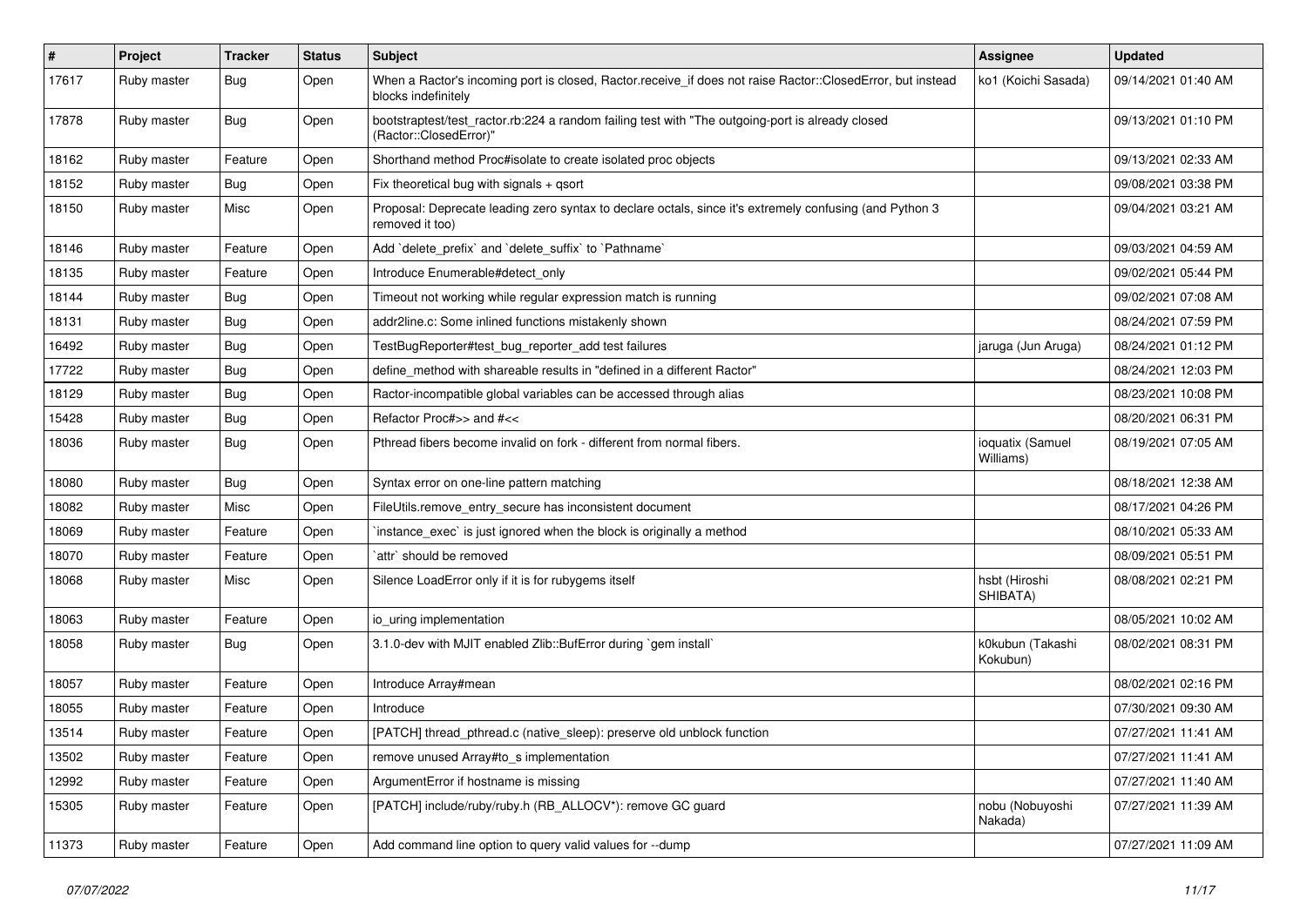| $\vert$ # | Project     | <b>Tracker</b> | <b>Status</b> | <b>Subject</b>                                                                                                          | <b>Assignee</b>              | <b>Updated</b>      |
|-----------|-------------|----------------|---------------|-------------------------------------------------------------------------------------------------------------------------|------------------------------|---------------------|
| 10755     | Ruby master | Feature        | Open          | Use rb_define_alias instead of rb_define_method for rb_cHash                                                            |                              | 07/27/2021 11:09 AM |
| 10549     | Ruby master | Feature        | Open          | Deprecate each_with_index and each_with_object in favor of with_index and with_object                                   | matz (Yukihiro<br>Matsumoto) | 07/27/2021 11:09 AM |
| 10287     | Ruby master | Feature        | Open          | rename COLON3 to COLON2_HEAD.                                                                                           | matz (Yukihiro<br>Matsumoto) | 07/27/2021 09:34 AM |
| 11431     | Ruby master | Feature        | Open          | [PATCH] rb_parser_compile_*: remove volatile arg                                                                        |                              | 07/27/2021 07:27 AM |
| 10473     | Ruby master | Feature        | Open          | Change Date#to_datetime to use local time                                                                               |                              | 07/23/2021 07:08 PM |
| 14274     | Ruby master | Feature        | Open          | Merge Std-Lib Time Class into Core                                                                                      |                              | 07/19/2021 07:54 AM |
| 11500     | Ruby master | Feature        | Open          | [RFC] rename Queue to UnboundedQueue                                                                                    |                              | 07/19/2021 07:48 AM |
| 14851     | Ruby master | Feature        | Open          | [PATCH] thread_pthread.c: remove non-sleepy timer thread implementation                                                 |                              | 07/19/2021 05:23 AM |
| 17994     | Ruby master | Feature        | Open          | Clarify `IO.read` behavior and add `File.read` method                                                                   |                              | 07/16/2021 03:04 AM |
| 17938     | Ruby master | Feature        | Open          | Keyword alternative for boolean positional arguments                                                                    |                              | 07/15/2021 06:46 AM |
| 18002     | Ruby master | Bug            | Open          | s390x: Tests failing without LC_ALL env                                                                                 | jaruga (Jun Aruga)           | 07/12/2021 04:30 PM |
| 15993     | Ruby master | <b>Bug</b>     | Open          | 'require' doesn't work if there are Cyrillic chars in the path to Ruby dir                                              |                              | 07/09/2021 04:08 PM |
| 17924     | Ruby master | Feature        | Open          | Range#infinite?                                                                                                         |                              | 07/08/2021 11:58 PM |
| 17931     | Ruby master | <b>Bug</b>     | Open          | Compile fails setup option nodynamic                                                                                    |                              | 07/07/2021 08:51 AM |
| 17833     | Ruby master | Feature        | Open          | add IO.readinto(b) where b is a bytes like object that is you can get a memoryview from                                 |                              | 06/30/2021 02:36 PM |
| 18013     | Ruby master | <b>Bug</b>     | Open          | Unexpected results when mxiing negated character classes and case-folding                                               |                              | 06/29/2021 12:05 PM |
| 18012     | Ruby master | Bug            | Open          | Case-insensitive character classes can only match multiple code points when top-level character class is not<br>negated |                              | 06/29/2021 08:35 AM |
| 18010     | Ruby master | Bug            | Open          | Character class with single character gets case-folded with following string                                            |                              | 06/28/2021 09:30 AM |
| 18009     | Ruby master | Bug            | Open          | Regexps \w and \W with /i option and /u option produce inconsistent results under nested negation and<br>intersection   |                              | 06/28/2021 09:09 AM |
| 18005     | Ruby master | Feature        | Open          | Enable non-blocking 'binding.irb'.                                                                                      |                              | 06/24/2021 07:20 PM |
| 14378     | Ruby master | Feature        | Open          | Increase Fixnum range on Windows from 31 bits to 63 bits                                                                |                              | 06/18/2021 07:31 PM |
| 14582     | Ruby master | Bug            | Open          | Unable to use `method_entry` and `method_return` tracing probes since 2.5                                               |                              | 06/18/2021 06:08 PM |
| 17999     | Ruby master | Bug            | Open          | TestMethod#test_zsuper intermittent timeout error on raspbian10-aarch64 CI                                              |                              | 06/18/2021 01:33 AM |
| 14275     | Ruby master | Feature        | Open          | GC not aggressive enough                                                                                                |                              | 06/17/2021 06:54 PM |
| 14570     | Ruby master | Feature        | Open          | Make File.expand_path/real_path casing consistent on Windows                                                            |                              | 06/17/2021 04:22 PM |
| 17990     | Ruby master | <b>Bug</b>     | Open          | Inconsistent behavior of Regexp quantifiers over characters with complex case foldings                                  |                              | 06/15/2021 11:59 AM |
| 17989     | Ruby master | <b>Bug</b>     | Open          | Case insensitive Regexps do not handle characters with overlapping case foldings                                        |                              | 06/15/2021 11:43 AM |
| 17950     | Ruby master | Feature        | Open          | Unable to pattern-match against a String key                                                                            |                              | 06/15/2021 11:42 AM |
| 17944     | Ruby master | Feature        | Open          | Remove Socket.gethostbyaddr and Socket.gethostbyname                                                                    |                              | 06/10/2021 08:26 AM |
| 10320     | Ruby master | Feature        | Open          | require into module                                                                                                     |                              | 06/10/2021 08:15 AM |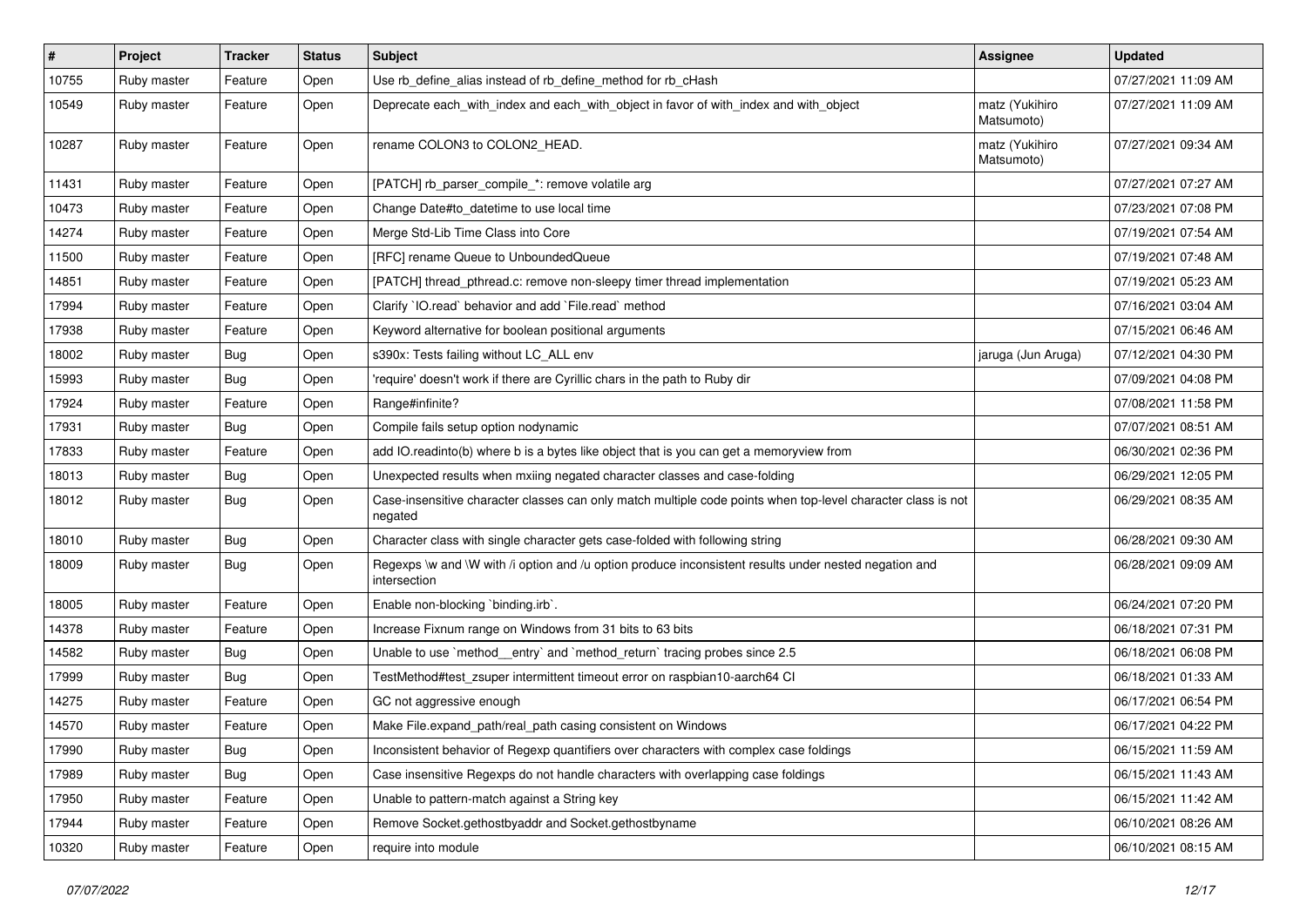| $\vert$ # | Project     | <b>Tracker</b> | <b>Status</b> | <b>Subject</b>                                                                    | Assignee                     | <b>Updated</b>      |
|-----------|-------------|----------------|---------------|-----------------------------------------------------------------------------------|------------------------------|---------------------|
| 17683     | Ruby master | Misc           | Open          | Current status of beginless range (experimental or not)                           |                              | 06/05/2021 07:22 AM |
| 17925     | Ruby master | Bug            | Open          | Pattern matching syntax using semicolon one-line                                  |                              | 06/04/2021 03:08 PM |
| 17926     | Ruby master | Bug            | Open          | spec/ruby/core/file/atime_spec.rb: a random failing test on Travis ppc64le        |                              | 06/02/2021 04:35 PM |
| 17884     | Ruby master | Feature        | Open          | locindex for profiling tools                                                      | ko1 (Koichi Sasada)          | 05/24/2021 04:17 PM |
| 17792     | Ruby master | Bug            | Open          | make notes and make test fail with Ruby3.0.1p64 RaspberryPI 4B Ubuntu 20.10 ARM64 |                              | 05/23/2021 08:23 PM |
| 17210     | Ruby master | Feature        | Open          | More readable and useful `Set#inspect`                                            | knu (Akinori MUSHA)          | 05/19/2021 10:12 PM |
| 17859     | Ruby master | Feature        | Open          | Start IRB when running just `ruby`                                                |                              | 05/14/2021 07:54 AM |
| 17856     | Ruby master | Feature        | Open          | ary.member? is slower than ary.include?                                           |                              | 05/11/2021 10:12 AM |
| 17844     | Ruby master | Feature        | Open          | Support list of methods to test with respond_to?                                  |                              | 05/06/2021 07:00 PM |
| 17834     | Ruby master | Feature        | Open          | Add a Bytes and BytesArray class that implement memoryview                        |                              | 05/06/2021 02:22 PM |
| 17851     | Ruby master | Feature        | Open          | ruby extension for memoryview                                                     |                              | 05/05/2021 03:15 PM |
| 17825     | Ruby master | Feature        | Open          | Uniformize Float:: INFINITY and Date:: infinity.new                               |                              | 05/04/2021 01:43 AM |
| 17647     | Ruby master | Feature        | Open          | Print register `r11` on 32-bit ARM Linux                                          |                              | 04/30/2021 11:22 AM |
| 17830     | Ruby master | Feature        | Open          | Add Integer#previous and Integer#prev                                             | matz (Yukihiro<br>Matsumoto) | 04/27/2021 11:35 PM |
| 17016     | Ruby master | Feature        | Open          | Enumerable#accumulate                                                             |                              | 04/27/2021 03:14 PM |
| 17829     | Ruby master | Misc           | Open          | Clang/LLVM correctness of x64-mingw32 build (`shorten-64-to-32` warnings)         |                              | 04/26/2021 04:23 PM |
| 17817     | Ruby master | Bug            | Open          | --jit outputs ./tmp/_ruby_mjit_*.h: No such file or directory on with TMP         |                              | 04/22/2021 11:57 AM |
| 17790     | Ruby master | Feature        | Open          | Have a way to clear a String without resetting its capacity                       |                              | 04/21/2021 11:27 PM |
| 17815     | Ruby master | Misc           | Open          | Snapcraft Ruby plugin                                                             |                              | 04/20/2021 07:59 PM |
| 17808     | Ruby master | Feature        | Open          | Feature Request: JS like splat of Object properties as named method parameters    |                              | 04/17/2021 11:43 PM |
| 11230     | Ruby master | Bug            | Open          | Should rb_struct_s_members() be public API?                                       |                              | 04/17/2021 05:06 PM |
| 17749     | Ruby master | Feature        | Open          | Const source location without name                                                |                              | 04/17/2021 07:38 AM |
| 17797     | Ruby master | Feature        | Open          | MIPS support for addr2line.c                                                      |                              | 04/13/2021 03:49 AM |
| 17786     | Ruby master | Feature        | Open          | Proposal: new "ends" keyword                                                      |                              | 04/11/2021 01:40 AM |
| 16816     | Ruby master | Feature        | Open          | Prematurely terminated Enumerator should stay terminated                          |                              | 04/09/2021 09:24 PM |
| 17773     | Ruby master | Feature        | Open          | Alias `Numeric#zero?` and `Float#zero?` as `Numeric#empty?` and `Float#empty?`    |                              | 04/02/2021 03:39 PM |
| 17771     | Ruby master | Feature        | Open          | String#start_with? should not construct MatchData or set \$~                      |                              | 04/02/2021 02:49 PM |
| 12689     | Ruby master | <b>Bug</b>     | Open          | Thread isolation of $\frac{6}{3}$ and $\frac{6}{3}$                               |                              | 04/01/2021 08:51 PM |
| 17758     | Ruby master | Feature        | Open          | Provide Hash#count for performance improvement                                    |                              | 03/28/2021 06:39 PM |
| 17354     | Ruby master | <b>Bug</b>     | Open          | Module#const_source_location is misleading for constants awaiting autoload        |                              | 03/26/2021 05:56 PM |
| 17743     | Ruby master | Feature        | Open          | Show argument types in backtrace                                                  |                              | 03/25/2021 06:39 PM |
| 17682     | Ruby master | Feature        | Open          | String#casecmp performance improvement                                            |                              | 03/24/2021 02:29 PM |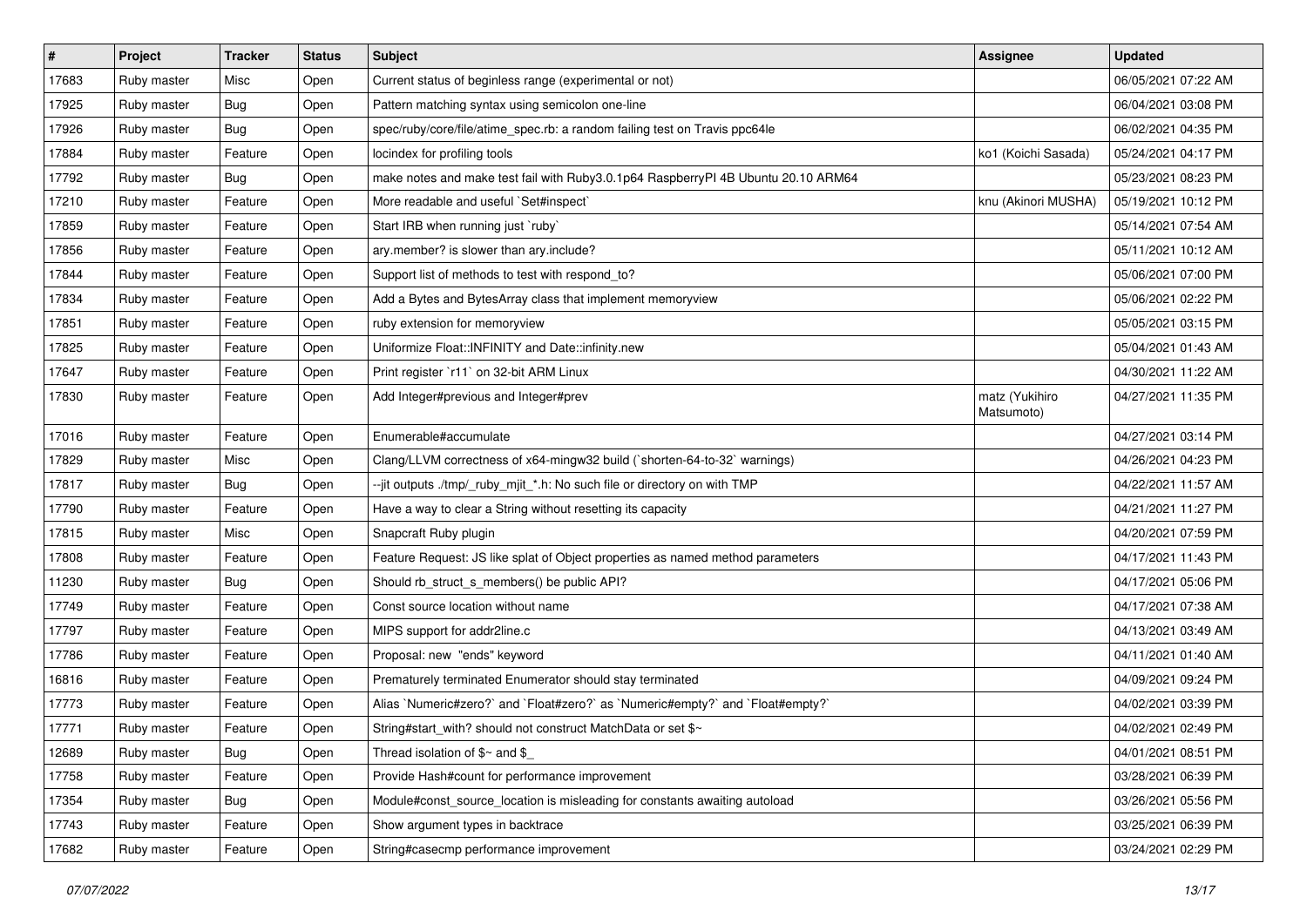| $\vert$ # | Project     | Tracker    | <b>Status</b> | <b>Subject</b>                                                                                                                                             | <b>Assignee</b>              | <b>Updated</b>      |
|-----------|-------------|------------|---------------|------------------------------------------------------------------------------------------------------------------------------------------------------------|------------------------------|---------------------|
| 17718     | Ruby master | Feature    | Open          | a method paramaters object that can be pattern matched against                                                                                             |                              | 03/24/2021 01:29 PM |
| 17741     | Ruby master | Feature    | Open          | Ruby links to `objc` for convenience - this should be moved into a native ext                                                                              |                              | 03/23/2021 01:24 AM |
| 17142     | Ruby master | Bug        | Open          | Ruby fails to build in AIX                                                                                                                                 |                              | 03/20/2021 07:08 AM |
| 13820     | Ruby master | Feature    | Open          | Add a nil coalescing operator                                                                                                                              |                              | 03/16/2021 03:34 PM |
| 17680     | Ruby master | Bug        | Open          | tab completion no longer works on irb3.0                                                                                                                   |                              | 03/13/2021 08:06 AM |
| 16810     | Ruby master | Bug        | Open          | ruby segfaults on s390x with musl libc                                                                                                                     |                              | 03/05/2021 01:38 AM |
| 17663     | Ruby master | Feature    | Open          | Enumerator#with, an alternative to Enumerator#with object                                                                                                  |                              | 03/02/2021 05:48 PM |
| 17660     | Ruby master | Feature    | Open          | Expose information about which basic methods have been redefined                                                                                           |                              | 03/02/2021 03:31 PM |
| 16113     | Ruby master | Feature    | Open          | Partial application                                                                                                                                        |                              | 03/02/2021 02:00 PM |
| 17667     | Ruby master | <b>Bug</b> | Open          | Module#name needs synchronization                                                                                                                          | ko1 (Koichi Sasada)          | 03/02/2021 07:31 AM |
| 17184     | Ruby master | Feature    | Open          | No stdlib function to perform simple string replacement                                                                                                    | matz (Yukihiro<br>Matsumoto) | 02/23/2021 09:27 PM |
| 14480     | Ruby master | Bug        | Open          | miniruby crashing when compiled with -O2 or -O1 on aarch64                                                                                                 |                              | 02/23/2021 10:35 AM |
| 16990     | Ruby master | Feature    | Open          | Sets: operators compatibility with Array                                                                                                                   |                              | 02/22/2021 11:37 PM |
| 17646     | Ruby master | Bug        | Open          | Check for `__builtin_mul_overflow` with `long long` arguments                                                                                              |                              | 02/19/2021 06:19 PM |
| 17637     | Ruby master | Misc       | Open          | Endless ranges with 'nil' boundary weird behavior                                                                                                          |                              | 02/19/2021 07:57 AM |
| 17591     | Ruby master | Misc       | Open          | Test frameworks and REPLs do not show deprecation warnings by default                                                                                      |                              | 02/17/2021 09:06 AM |
| 17627     | Ruby master | Feature    | Open          | Suggestion: Implement `freeze_values` instance method on collection-like classes.                                                                          |                              | 02/16/2021 07:58 PM |
| 17140     | Ruby master | Feature    | Open          | Merge Enumerable#grep(_v) with Enumerable#select/reject                                                                                                    |                              | 02/10/2021 07:56 AM |
| 17616     | Ruby master | Feature    | Open          | Support backtracing on Linux with non-GNU-libc + libunwind                                                                                                 |                              | 02/09/2021 01:12 PM |
| 17611     | Ruby master | Feature    | Open          | Expose `rb_execarg` interfaces and `rb_grantpt`                                                                                                            |                              | 02/07/2021 01:52 AM |
| 17543     | Ruby master | Bug        | Open          | Ractor isolation broken by `self` in shareable proc                                                                                                        | ko1 (Koichi Sasada)          | 01/29/2021 03:06 PM |
| 17566     | Ruby master | Feature    | Open          | Tune thread QoS / efficiency on macOS                                                                                                                      |                              | 01/29/2021 09:16 AM |
| 17531     | Ruby master | Bug        | Open          | did_you_mean` not Ractor friendly                                                                                                                          | ko1 (Koichi Sasada)          | 01/29/2021 08:48 AM |
| 17586     | Ruby master | Misc       | Open          | Please run Windows CI in all std-lib repos                                                                                                                 |                              | 01/28/2021 02:34 PM |
| 11539     | Ruby master | Feature    | Open          | Support explicit declaration of volatile instance variables                                                                                                |                              | 01/26/2021 03:30 PM |
| 17579     | Ruby master | Feature    | Open          | [Proposal] A suggestion for newline-separated shorthand notation, for the creation of Arrays containing<br>strings that may contain ' ' (space) characters |                              | 01/25/2021 04:33 PM |
| 17330     | Ruby master | Feature    | Open          | Object#non                                                                                                                                                 |                              | 01/25/2021 03:54 PM |
| 17576     | Ruby master | Feature    | Open          | Partial Functions (procs, lambdas)                                                                                                                         |                              | 01/24/2021 07:58 PM |
| 13750     | Ruby master | Feature    | Open          | Improve String#casecmp? and Symbol#casecmp? performance with ASCII string                                                                                  |                              | 01/24/2021 07:12 AM |
| 17569     | Ruby master | Misc       | Open          | uri lib maintainership                                                                                                                                     | akr (Akira Tanaka)           | 01/23/2021 10:42 AM |
| 17565     | Ruby master | Misc       | Open          | Prefer use of access(2) in rb file load ok() to check for existence of require'd files                                                                     |                              | 01/21/2021 08:52 PM |
| 17562     | Ruby master | Feature    | Open          | Update - E option in --help                                                                                                                                |                              | 01/19/2021 05:38 PM |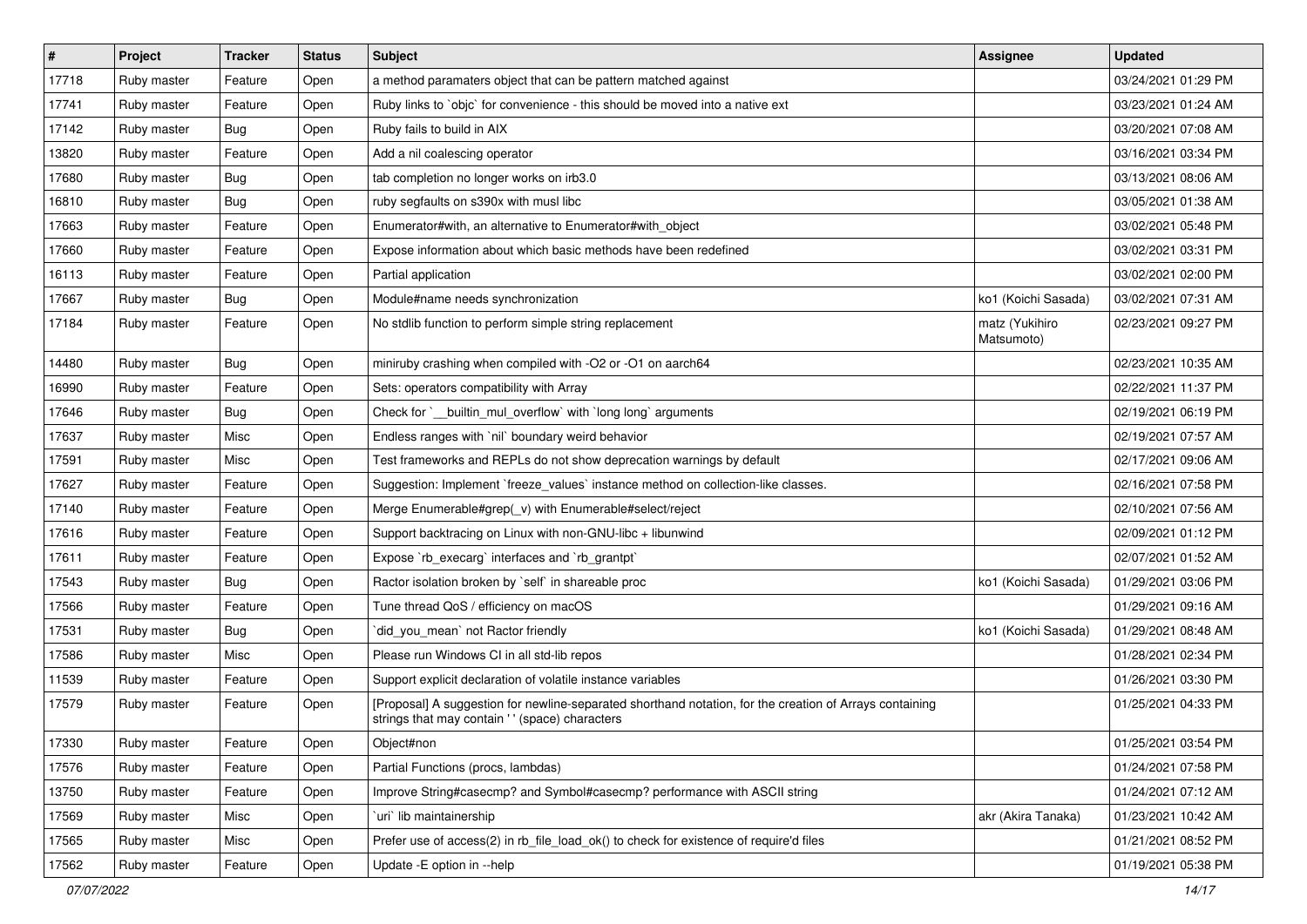| #     | Project     | <b>Tracker</b> | <b>Status</b> | Subject                                                                                                                                | <b>Assignee</b>              | <b>Updated</b>      |
|-------|-------------|----------------|---------------|----------------------------------------------------------------------------------------------------------------------------------------|------------------------------|---------------------|
| 14430 | Ruby master | Feature        | Open          | net/http: use Socket.tcp with connect_timeout, instead of TCPSocket.open wrapped in Timeout.timeout                                    |                              | 01/19/2021 10:01 AM |
| 17550 | Ruby master | Feature        | Open          | Why no function to get all subdirectories of a directory?                                                                              |                              | 01/18/2021 08:57 AM |
| 11882 | Ruby master | Feature        | Open          | Map or NamedMap                                                                                                                        | matz (Yukihiro<br>Matsumoto) | 01/17/2021 01:31 PM |
| 17528 | Ruby master | Feature        | Open          | Make Addrinfo.getaddrinfo fall back to Timeout.timeout for :resolv_timeout                                                             |                              | 01/13/2021 08:50 PM |
| 17496 | Ruby master | Feature        | Open          | Add constant Math::TAU                                                                                                                 |                              | 01/13/2021 05:47 AM |
| 17097 | Ruby master | Feature        | Open          | `map_min`, `map_max`                                                                                                                   |                              | 01/13/2021 01:24 AM |
| 17357 | Ruby master | Feature        | Open          | Queue#pop`should have a block form for closed queues                                                                                   |                              | 01/12/2021 07:32 AM |
| 17474 | Ruby master | Feature        | Open          | Interpreting constants at compile time                                                                                                 |                              | 01/07/2021 04:40 PM |
| 17420 | Ruby master | Bug            | Open          | Unsafe mutation of \$" when doing non-RubyGems require in Ractor                                                                       | ko1 (Koichi Sasada)          | 01/07/2021 01:23 PM |
| 17513 | Ruby master | Bug            | Open          | Methods of shareable objects and UnboundMethods should be shareable                                                                    | ko1 (Koichi Sasada)          | 01/06/2021 08:53 PM |
| 16436 | Ruby master | Misc           | Open          | hash missing #last method, make it not so consistent (it has #first)                                                                   |                              | 01/06/2021 09:47 AM |
| 17373 | Ruby master | Bug            | Open          | Ruby 3.0 is slower at Discourse bench than Ruby 2.7                                                                                    |                              | 01/04/2021 06:47 AM |
| 17506 | Ruby master | <b>Bug</b>     | Open          | Ractor isolation broken by ThreadGroup                                                                                                 |                              | 01/03/2021 08:05 PM |
| 15225 | Ruby master | Feature        | Open          | OpenStruct: Recursively converting child Hash objects to OpenStruct objects.                                                           |                              | 01/03/2021 02:30 AM |
| 17471 | Ruby master | Feature        | Open          | send_if method for improved conditional chaining                                                                                       |                              | 12/29/2020 03:23 PM |
| 16291 | Ruby master | Feature        | Open          | Introduce support for resize in rb_ary_freeze and prefer internal use of rb_ary_freeze and rb_str_freeze for<br>String and Array types | nobu (Nobuyoshi<br>Nakada)   | 12/25/2020 02:43 AM |
| 17422 | Ruby master | Misc           | Open          | 3.0 documentation problems tracking ticket                                                                                             |                              | 12/24/2020 12:51 PM |
| 17399 | Ruby master | Misc           | Open          | Are endless methods experimental?                                                                                                      |                              | 12/22/2020 07:05 PM |
| 17393 | Ruby master | Feature        | Open          | `Ractor::Moved#inspect`                                                                                                                | ko1 (Koichi Sasada)          | 12/21/2020 05:47 PM |
| 17337 | Ruby master | <b>Bug</b>     | Open          | Don't embed Ruby build-time configuration in Ruby                                                                                      |                              | 12/21/2020 04:17 PM |
| 17414 | Ruby master | Feature        | Open          | Ractor should allow access to shareable attributes for Modules/Classes                                                                 | ko1 (Koichi Sasada)          | 12/21/2020 03:56 PM |
| 17416 | Ruby master | Feature        | Open          | Improve performance Kernel#itself                                                                                                      |                              | 12/21/2020 01:14 PM |
| 17406 | Ruby master | Feature        | Open          | Add `NoMatchingPatternError#depth`                                                                                                     |                              | 12/19/2020 03:18 PM |
| 17404 | Ruby master | Feature        | Open          | Ractor `move:` API to allow shareability check                                                                                         | ko1 (Koichi Sasada)          | 12/18/2020 09:17 PM |
| 17099 | Ruby master | Feature        | Open          | Remove boolean argument and warning from Module#attr                                                                                   |                              | 12/18/2020 04:15 AM |
| 17400 | Ruby master | Bug            | Open          | Incorrect character downcase for Greek Sigma                                                                                           | duerst (Martin Dürst)        | 12/17/2020 06:56 AM |
| 17390 | Ruby master | Misc           | Open          | Class and method-level docs for Ractor                                                                                                 |                              | 12/13/2020 06:33 PM |
| 17333 | Ruby master | Feature        | Open          | Enumerable#many?                                                                                                                       |                              | 12/11/2020 03:38 AM |
| 10238 | Ruby master | Feature        | Open          | todo: remove dependency on malloc usable size                                                                                          | ko1 (Koichi Sasada)          | 12/10/2020 09:20 AM |
| 17134 | Ruby master | Feature        | Open          | Add resolv timeout to TCPSocket                                                                                                        |                              | 12/10/2020 09:09 AM |
| 6869  | Ruby master | Feature        | Open          | Do not treat `_` parameter exceptionally                                                                                               | matz (Yukihiro<br>Matsumoto) | 12/10/2020 08:58 AM |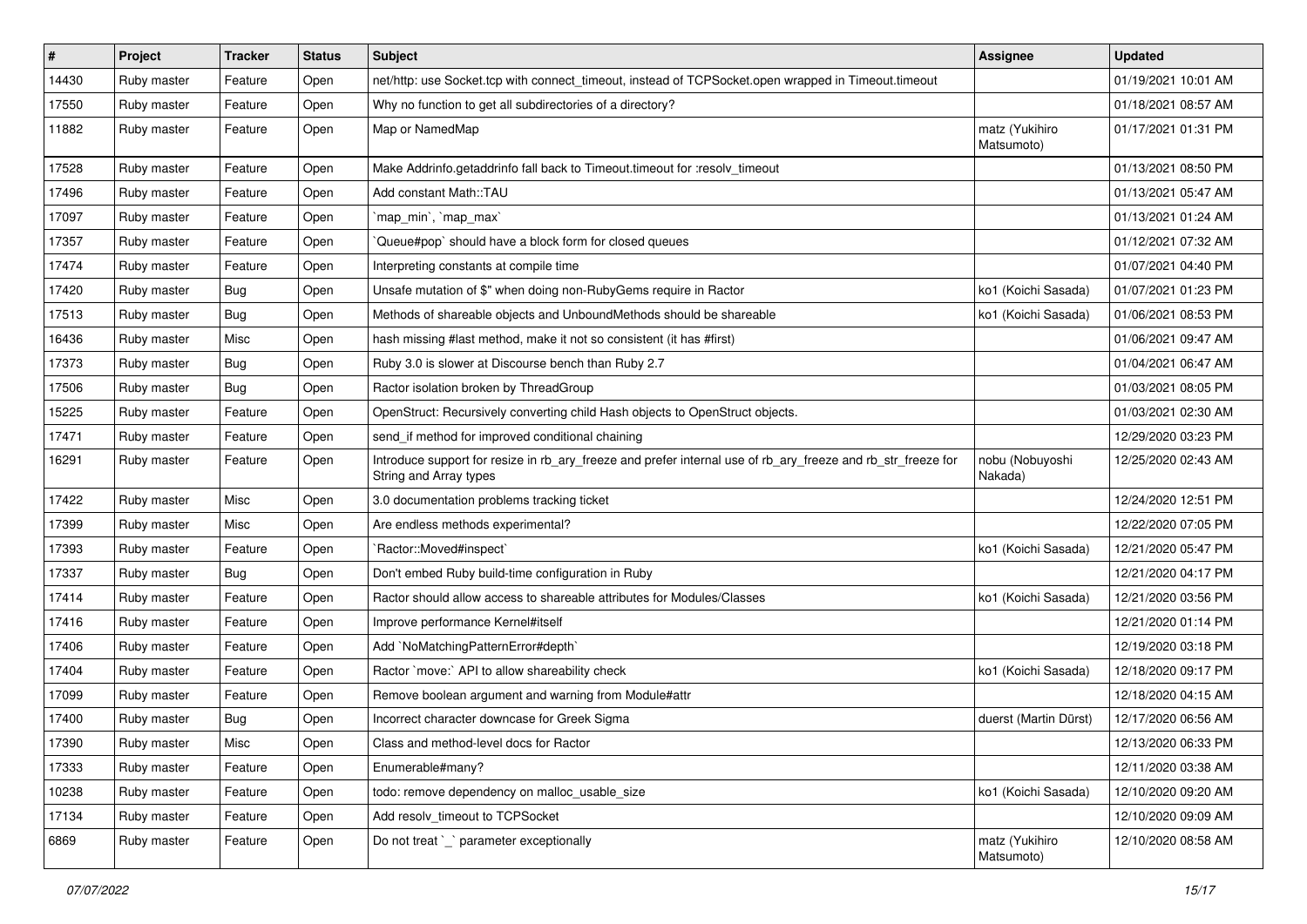| $\vert$ # | Project     | <b>Tracker</b> | <b>Status</b> | Subject                                                                                  | <b>Assignee</b>              | <b>Updated</b>      |
|-----------|-------------|----------------|---------------|------------------------------------------------------------------------------------------|------------------------------|---------------------|
| 14492     | Ruby master | Feature        | Open          | iseq loading + caching should be in core                                                 | ko1 (Koichi Sasada)          | 12/10/2020 08:53 AM |
| 10489     | Ruby master | Feature        | Open          | Add inherit method for clearer and multiple inheritance                                  | matz (Yukihiro<br>Matsumoto) | 12/10/2020 08:53 AM |
| 10318     | Ruby master | Feature        | Open          | [PATCH 0/n] Let underscore be positionally matched arg to omit binding obvious variable. |                              | 12/10/2020 08:53 AM |
| 8807      | Ruby master | Feature        | Open          | Custom literals                                                                          |                              | 12/10/2020 08:53 AM |
| 8270      | Ruby master | Feature        | Open          | Ruby should build without thread support (aka minix)                                     | nobu (Nobuyoshi<br>Nakada)   | 12/10/2020 08:53 AM |
| 8229      | Ruby master | Feature        | Open          | extend Hash.include?                                                                     | matz (Yukihiro<br>Matsumoto) | 12/10/2020 08:53 AM |
| 7748      | Ruby master | Feature        | Open          | Contextual send                                                                          | matz (Yukihiro<br>Matsumoto) | 12/10/2020 08:53 AM |
| 7546      | Ruby master | Feature        | Open          | Change behavior of `Array#slice` for an argument of `Range` class                        | matz (Yukihiro<br>Matsumoto) | 12/10/2020 08:49 AM |
| 7545      | Ruby master | Feature        | Open          | Make Range act as a "lazy ordered set"                                                   |                              | 12/10/2020 08:49 AM |
| 7220      | Ruby master | Feature        | Open          | Separate IO#dup, StringIO#initialize_copy from dup(2)                                    |                              | 12/10/2020 08:47 AM |
| 6828      | Ruby master | Feature        | Open          | <b>Constancy of Constants</b>                                                            |                              | 12/10/2020 08:47 AM |
| 17383     | Ruby master | <b>Bug</b>     | Open          | 3.0 recursion memory speed issues                                                        |                              | 12/09/2020 05:41 PM |
| 17375     | Ruby master | Feature        | Open          | Add scheduler callbacks for transferring fibers                                          |                              | 12/07/2020 11:31 PM |
| 17156     | Ruby master | Feature        | Open          | Refinements per directory tree                                                           |                              | 12/07/2020 05:19 AM |
| 17359     | Ruby master | Bug            | Open          | Ractor copy mode is not Ractor-safe                                                      | ko1 (Koichi Sasada)          | 12/02/2020 05:42 PM |
| 17356     | Ruby master | Feature        | Open          | Alignment of memory allocated through Fiddle struct's malloc                             |                              | 12/02/2020 11:06 AM |
| 17353     | Ruby master | Feature        | Open          | Functional chaining operator                                                             |                              | 11/30/2020 03:29 AM |
| 16241     | Ruby master | Feature        | Open          | Shorter syntax for anonymous refinements                                                 |                              | 11/20/2020 07:22 PM |
| 17143     | Ruby master | Feature        | Open          | Improve support for warning categories                                                   |                              | 11/20/2020 01:05 PM |
| 17325     | Ruby master | Feature        | Open          | Adds Fiber#cancel, which forces a Fiber to break/return                                  |                              | 11/19/2020 12:34 AM |
| 17315     | Ruby master | Feature        | Open          | Hash #transform                                                                          |                              | 11/13/2020 08:38 PM |
| 17298     | Ruby master | Feature        | Open          | Ractor's basket communication APIs                                                       |                              | 11/13/2020 04:16 PM |
| 17309     | Ruby master | Misc           | Open          | URI escape being deprecated, yet there is no replacement                                 |                              | 11/11/2020 12:52 AM |
| 17311     | Ruby master | Feature        | Open          | Improve performance Array#deconstruct & Array#to_ary                                     |                              | 11/08/2020 07:12 AM |
| 17286     | Ruby master | Feature        | Open          | 'Ractor.new' should accept 'move: true'                                                  |                              | 11/08/2020 03:01 AM |
| 17208     | Ruby master | Feature        | Open          | Add `Set#compact` and `Set#compact!` methods                                             |                              | 11/05/2020 10:44 AM |
| 17127     | Ruby master | Feature        | Open          | Some TrueClass methods are faster if implemented in Ruby                                 |                              | 11/05/2020 07:11 AM |
| 17288     | Ruby master | Feature        | Open          | Optimize send call with a literal method name                                            | matz (Yukihiro<br>Matsumoto) | 10/30/2020 12:17 AM |
| 17159     | Ruby master | Bug            | Open          | extend `define_method` for Ractor                                                        |                              | 10/29/2020 04:06 PM |